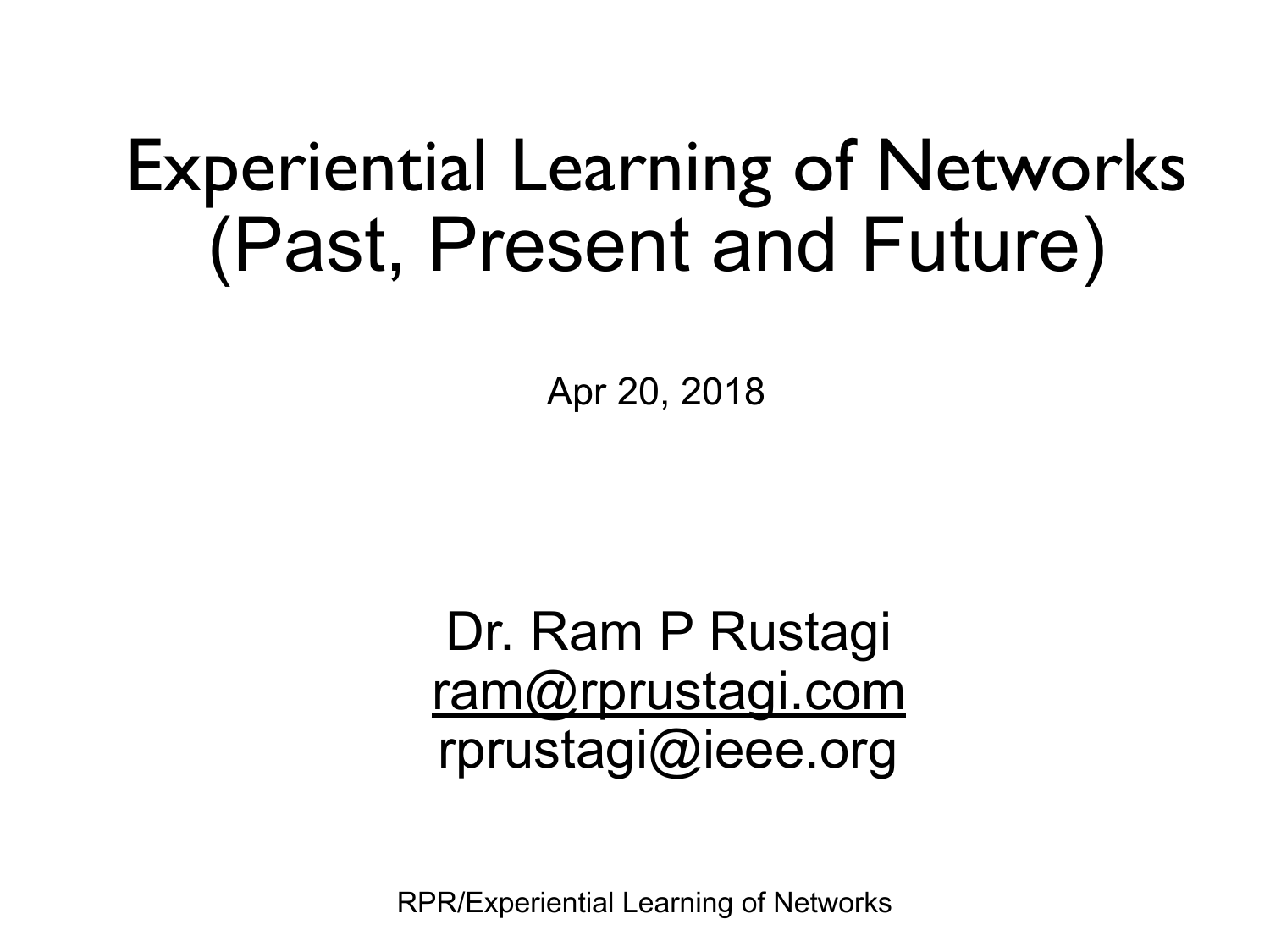### Resources

- <https://acc.digital/experiential-learning/>
- [https://www.rprustagi.com/ELNT/](https://www.rprustagi.com/ELNT/Experiential-Learning.html) [Experiential-Learning.html](https://www.rprustagi.com/ELNT/Experiential-Learning.html)
- <https://github.com/rprustagi>
- RFCs and protocol standards
- <https://tools.ietf.org/html/rfc2616>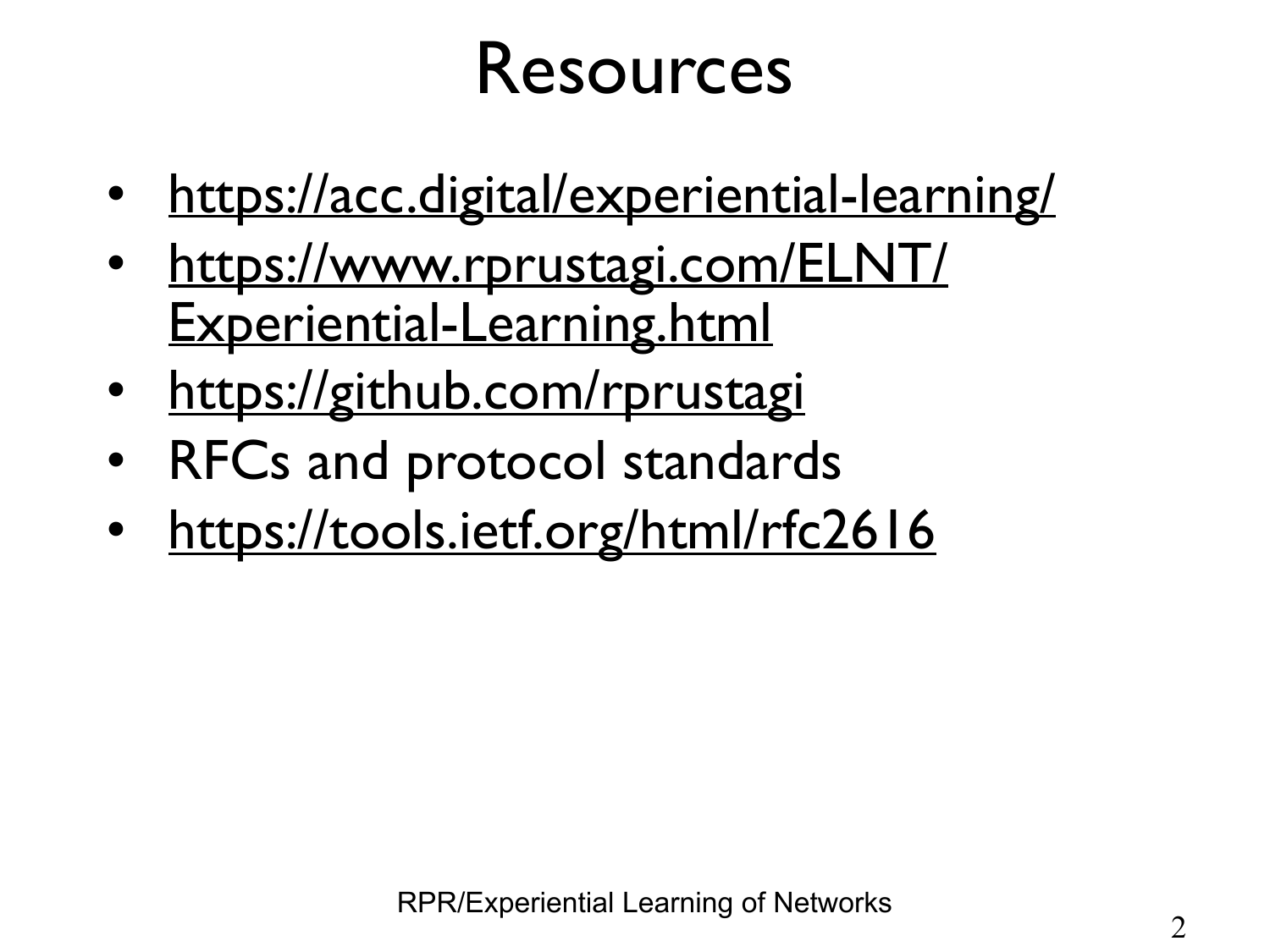# Experiential Learning of Networks

- Evolution
- Network models and Topologies
- Multiple network stacks
- Tools: Diagnose and debugging, Performance
- Present state of network
- Cloud networking
- Data Center networking
- Future networks
- Summary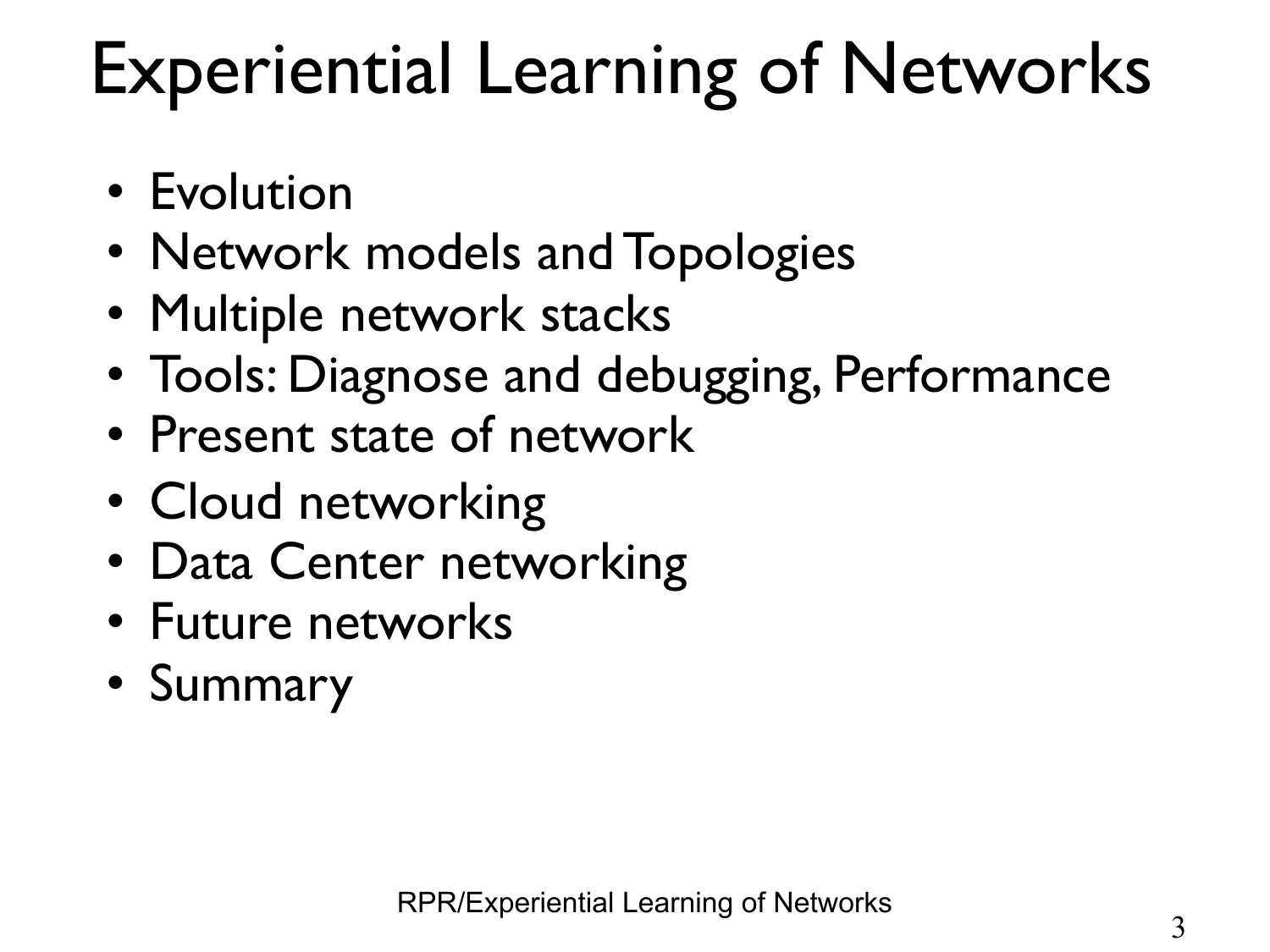# **NETWORK**

Acronym

- **N**ovel
- **E**xperience of
- **T**heoretical,
- **W**orking,
- **O**perational, and
- **R**ealized
- **K**nowledge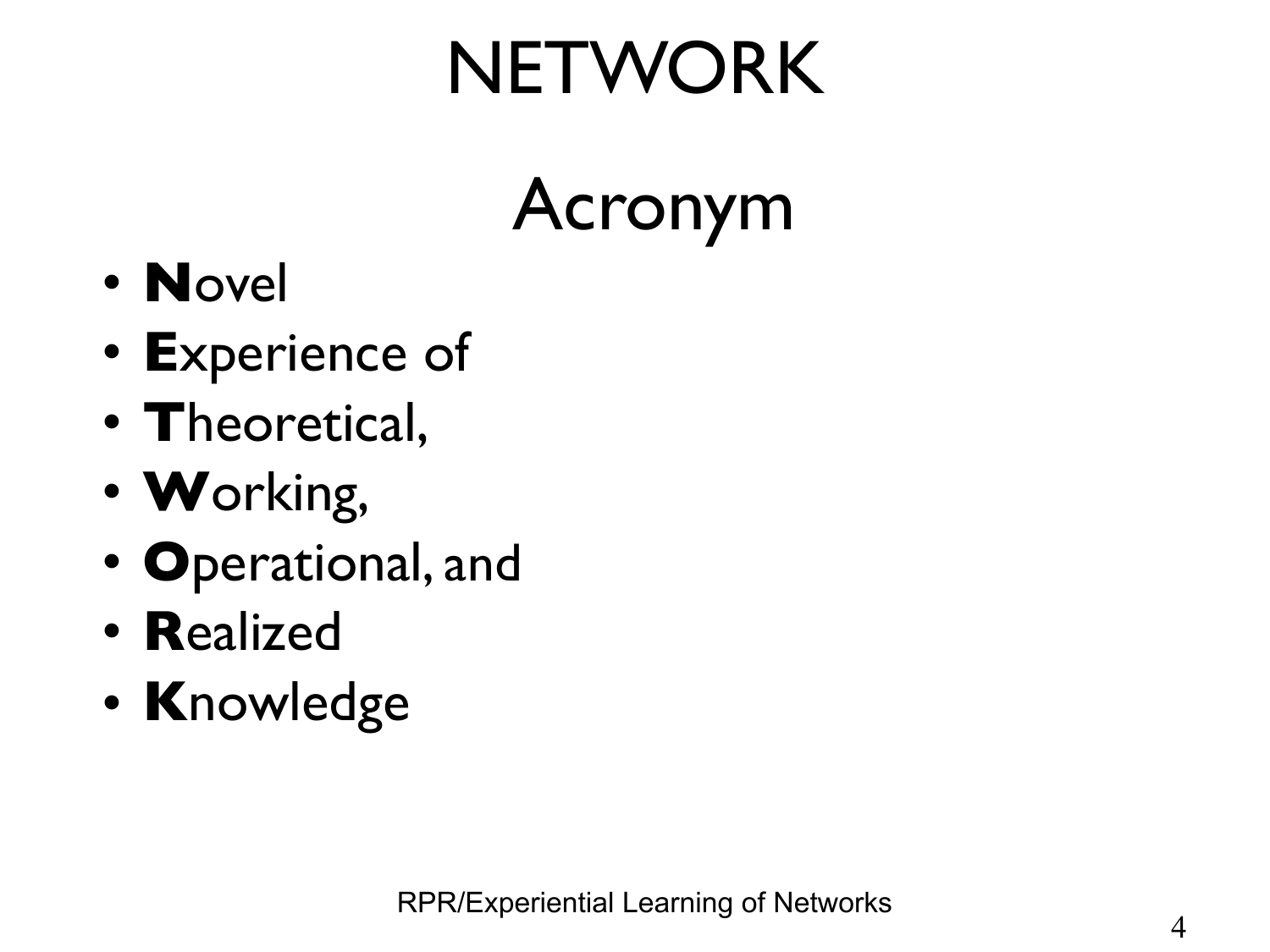# Story of work

- Story of team of four people – *Everybody*, *Anybody*, *Somebody*, *Nobody*
- An important work was to be done
	- **–** Team was asked to do it
	- **Everybody** thought **somebody** would do it
	- **Anybody** could have done it
	- **Nobody** did it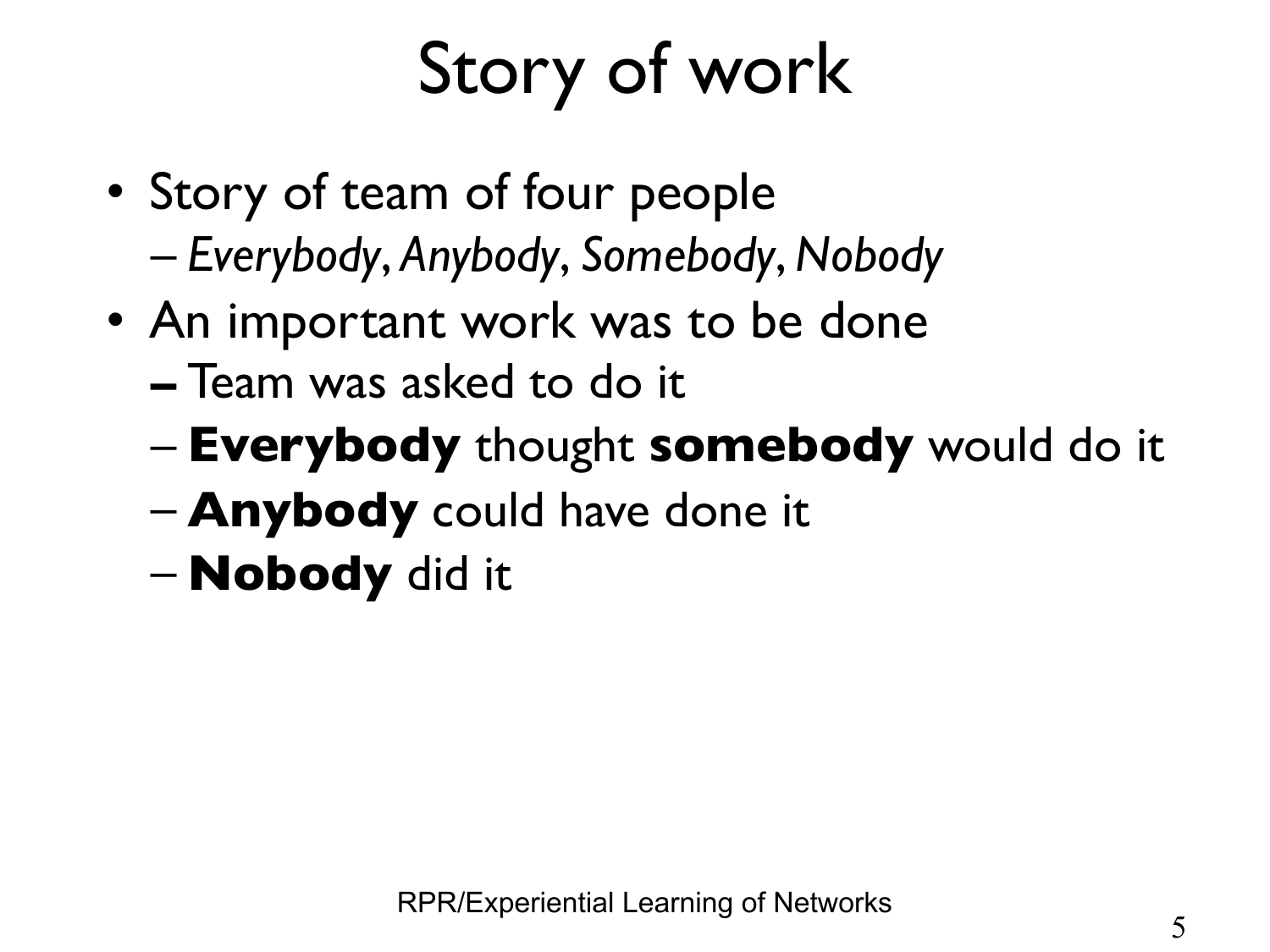# Story of work

- Result
	- **– Somebody** got angry as it was **everybody**'s job
	- **– Everybody** knew that **anybody** could do it
	- **– Nobody** realized that **somebody** wouldn't do it
- Summary
	- Job was not done
	- **Everybody** blamed **somebody**
	- **– Nobody** did what **anybody** could have done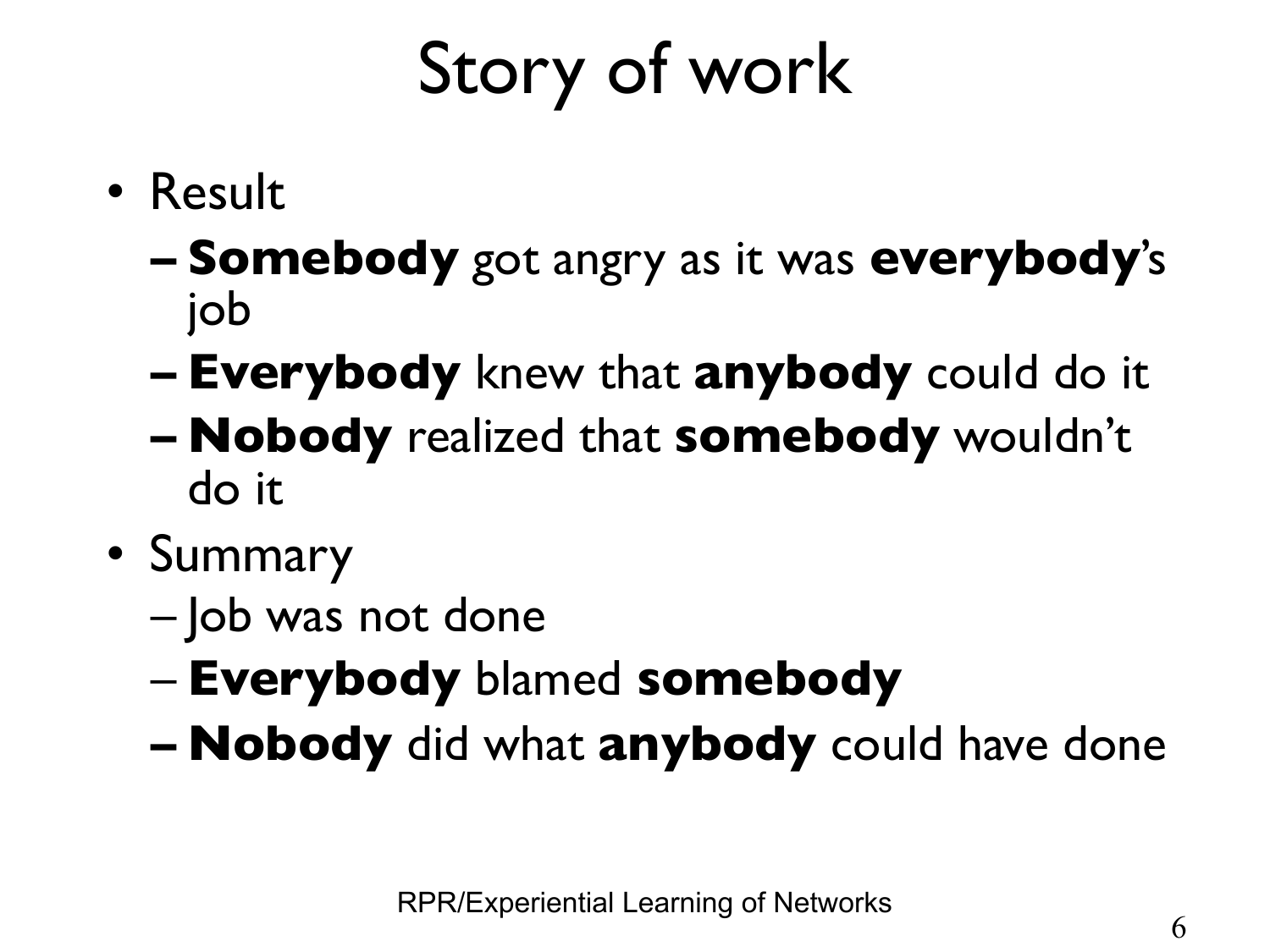# Corollary: Story of Right Time

- Four types of day – Every day, Any day, Some day, No day
- What we wish
	- I dream **everyday**
	- I will prepare **anyday**
	- I will work hard **no day**
	- I will be offered a job **someday**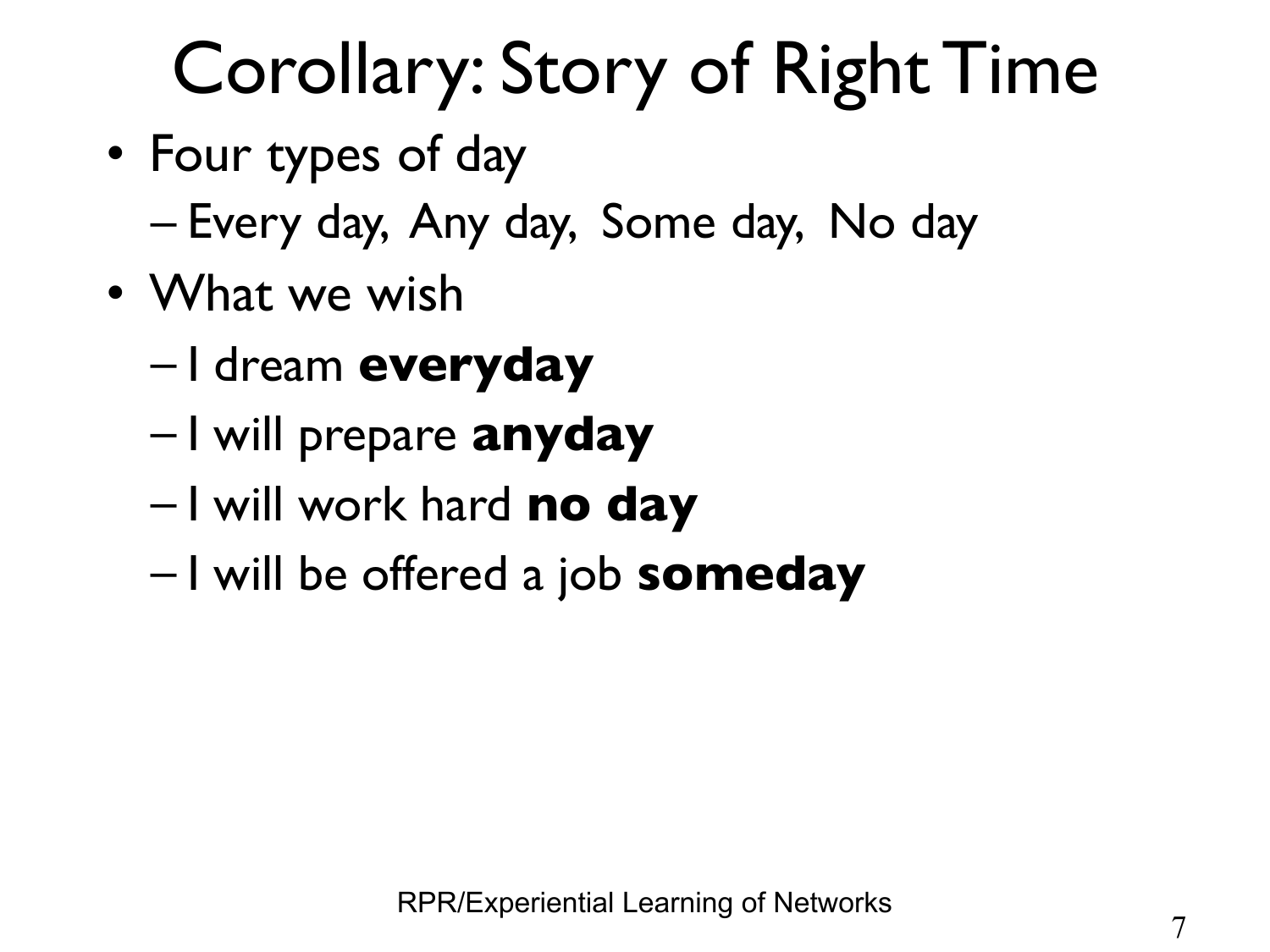# Corollary: Story of Right Time

- To fulfill your wish
	- **Everyday** is learning day
	- **No day** is holiday
	- **Any day** to start is today
	- **Some day** will be fruitful day
- Summary/conclusion
	- **– Start today** 
		- **•**To reach your goals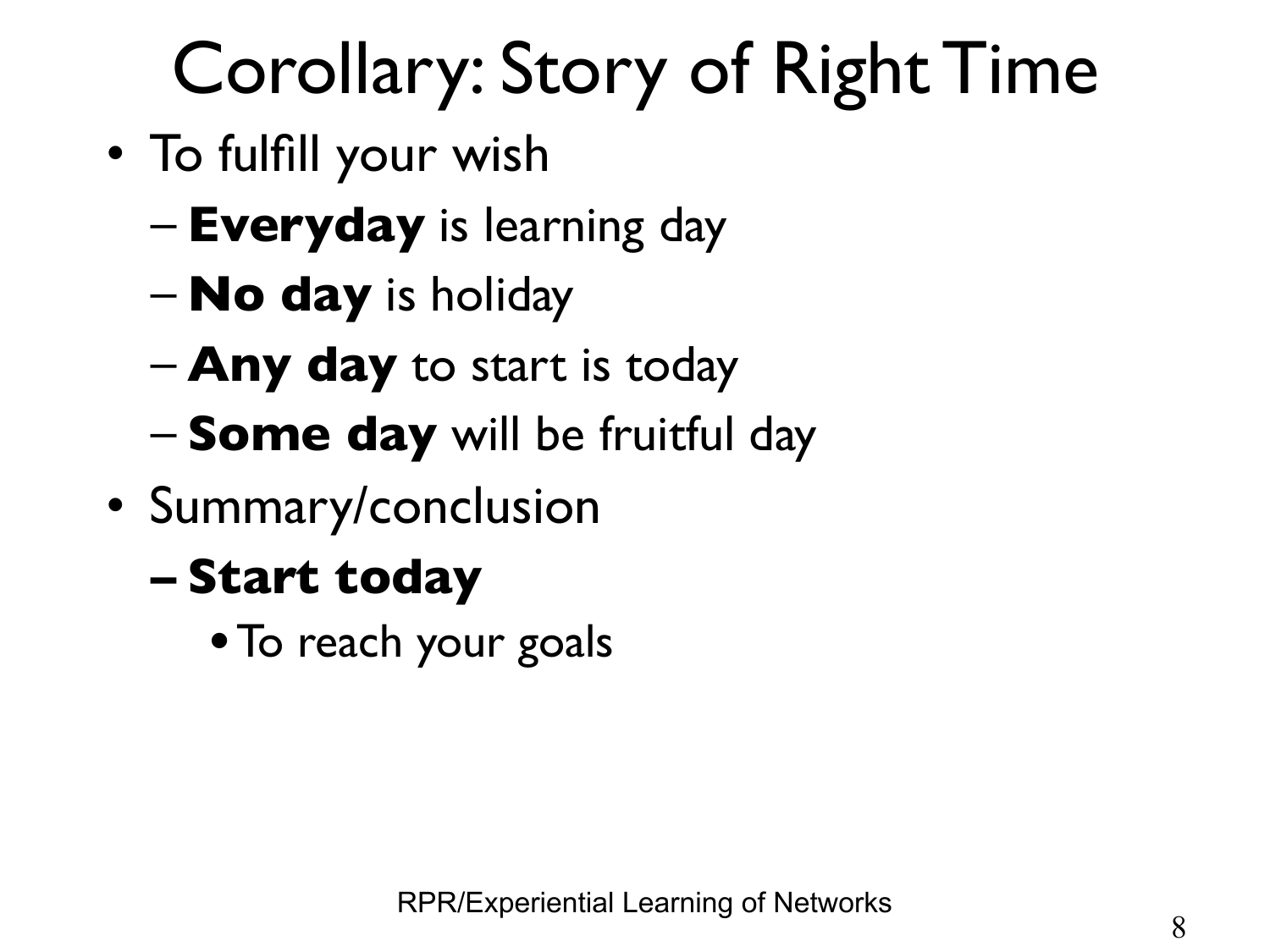# Experiential Learning of Networks

#### • Evolution

- Two streams: Computers and Communications
- Network models and Topologies
- Multiple network stacks
- Tools: Diagnose and debug, Performance
- Present state of network
- Cloud networking
- Data Center networking
- Future networks
- Summary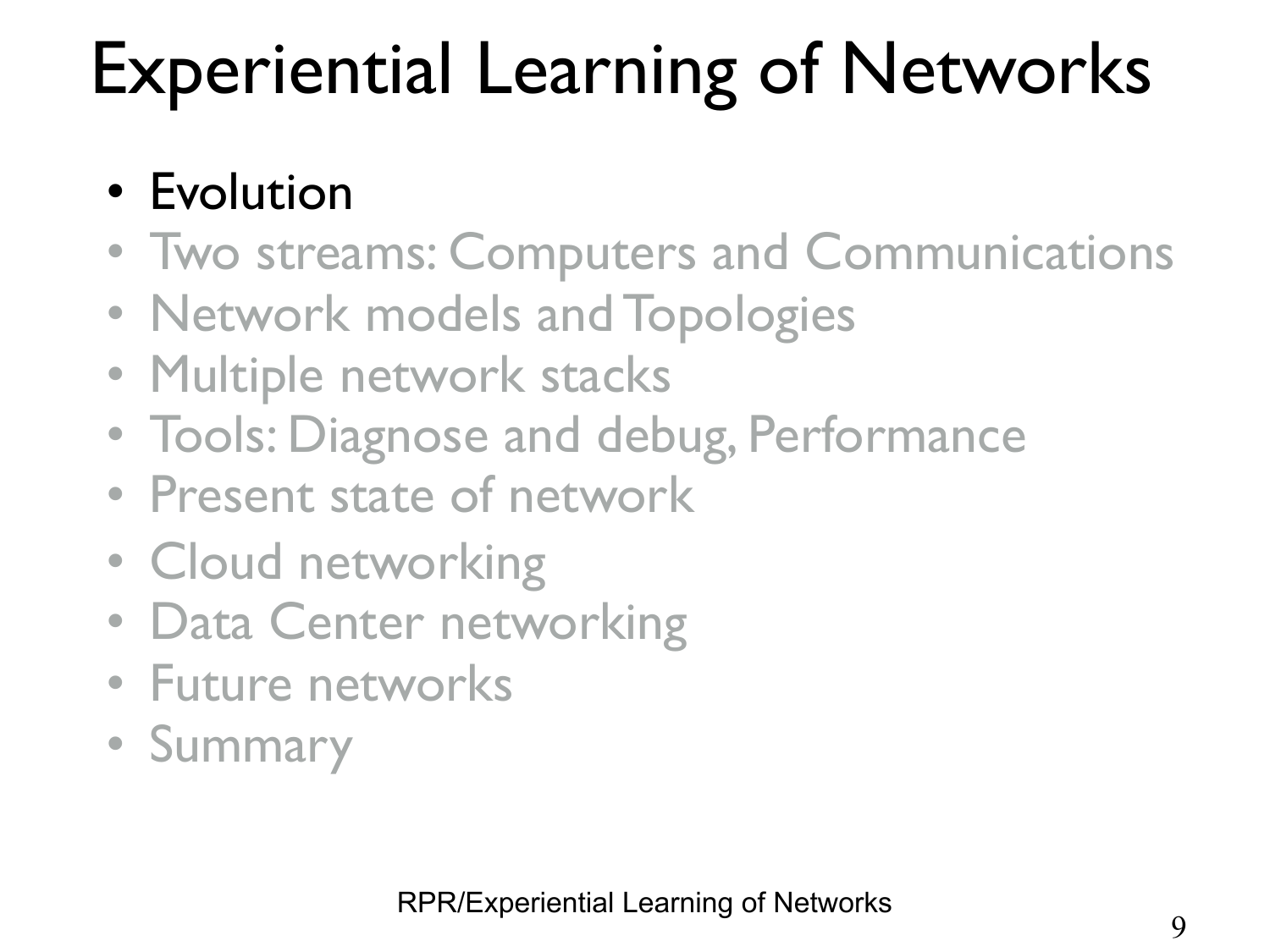## Internet Generation

- Internet  $1.0$ 
	- 1970-1990

– Single ownership, complete trust, simple routing

- Internet 2.0
	- –1990-2010
	- Multiple ownership
	- policy based routing
- $\bullet$  Internet 3.0
	- $-2010$  onwards
	- content by users, host ownership
	- mobility, clouds, services

10 Src: Prof Raj Jain, WUSTL,<http://www.cse.wustl.edu/~jain>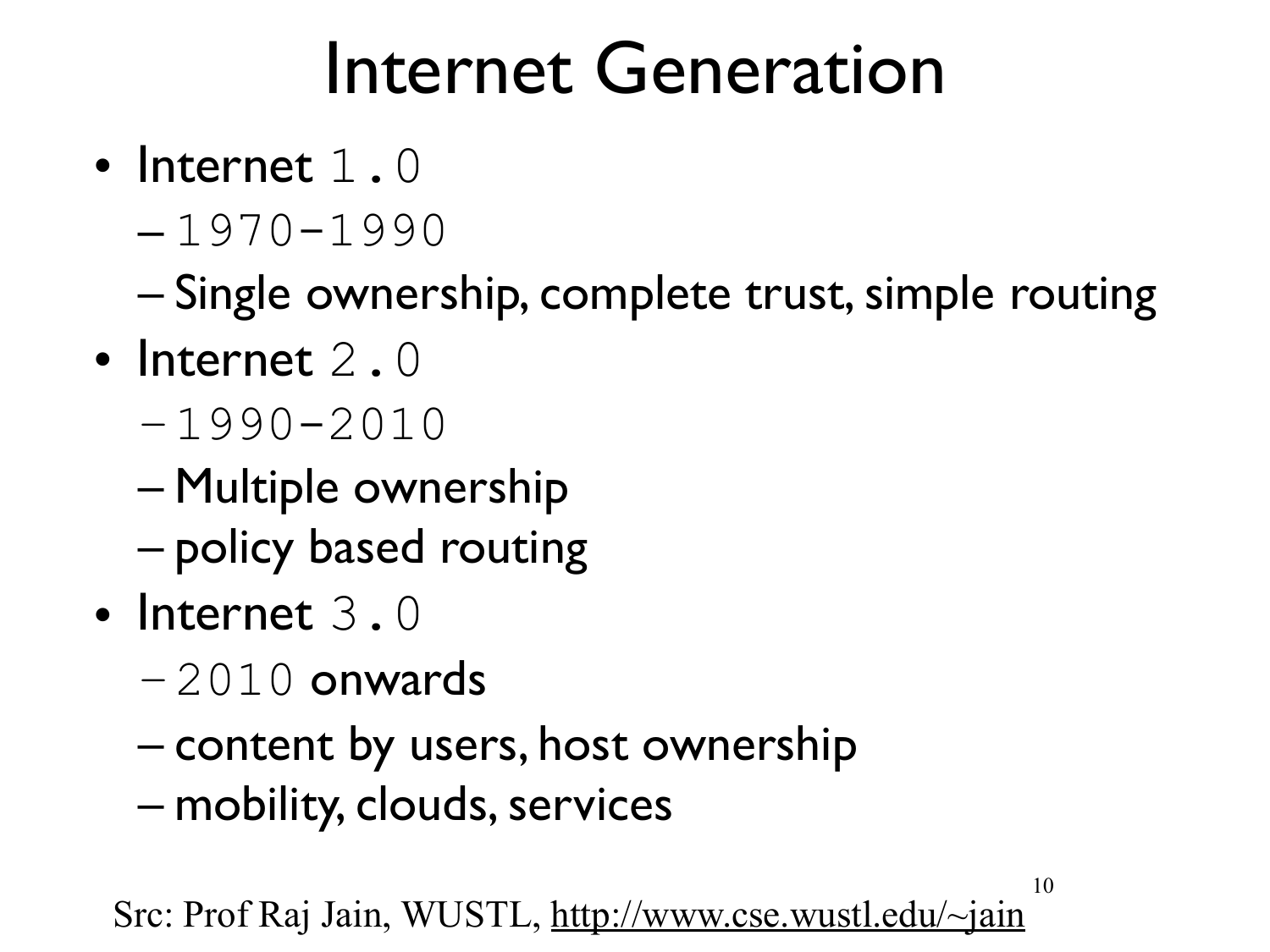#### Web 2.0

- Web 1.0
	- Mostly the web contents generated before year 2000
	- Web content within the browser
	- Content generated for user not by user
	- No user inputs on web content
- Web 2.0
	- Loose definition
		- Social networking /interaction, collaboration
		- Tagging, blogging
		- AJAX
		- Rich Media
- Web 3.0 ??
	- Semantic web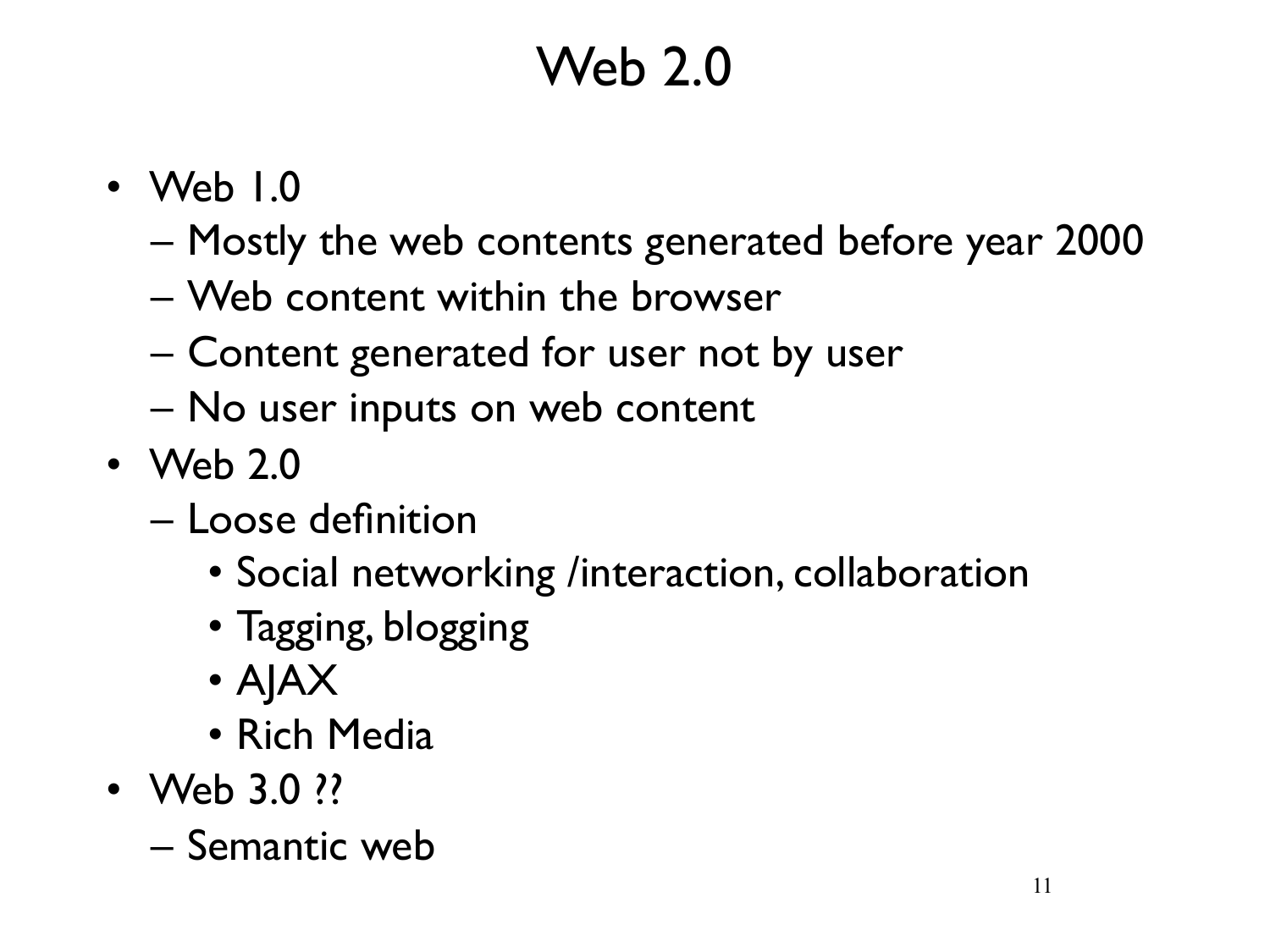## Number of Websites





RPR/Experiential Learning of Networks<br>
12 src: https://news.netcraft.com/archives/category/web-server-survey/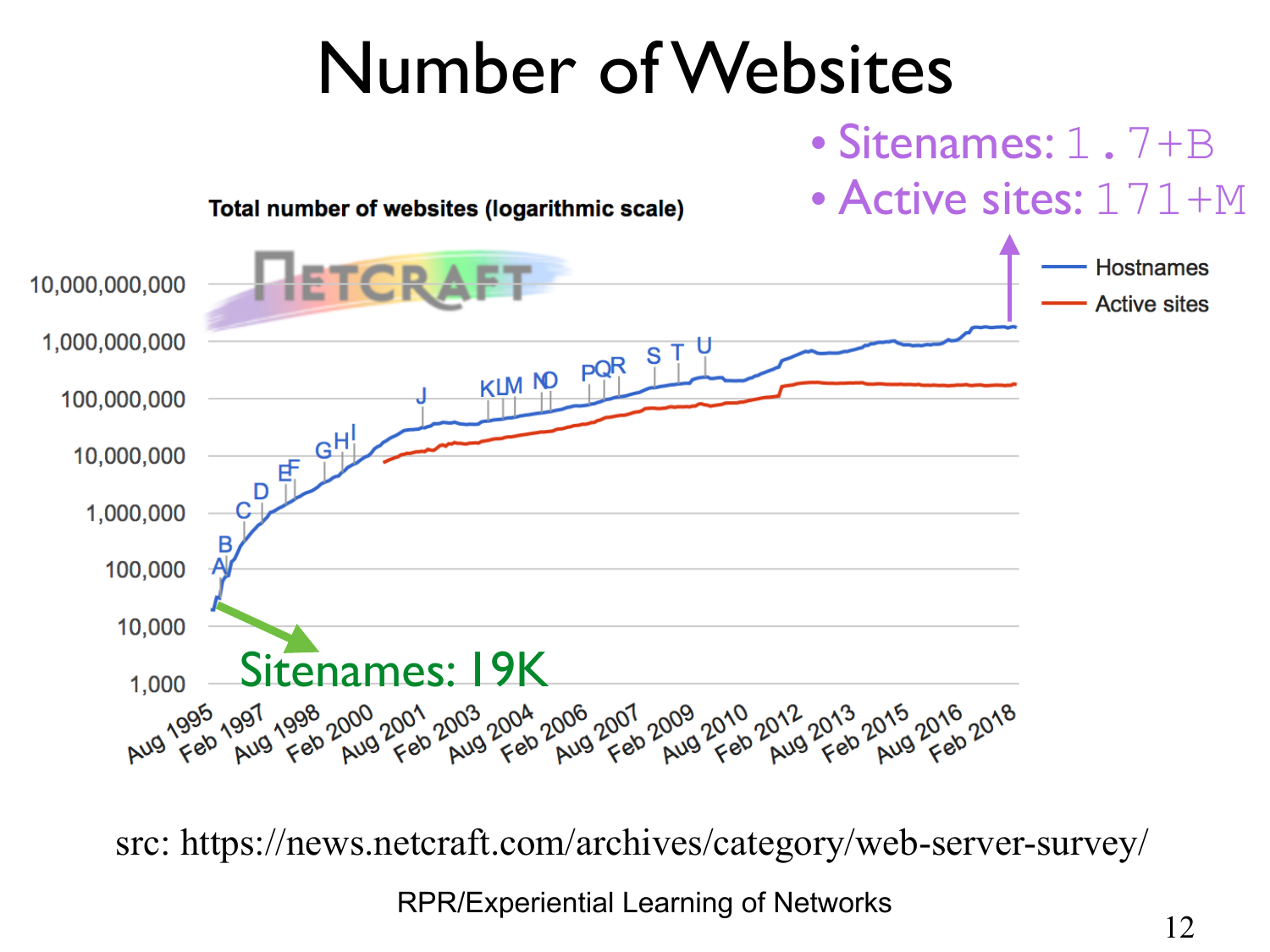### Web Servers Today

Web server developers: Market share of all sites



RPR/Experiential Learning of Networks<br>13 src: https://news.netcraft.com/archives/category/web-server-survey/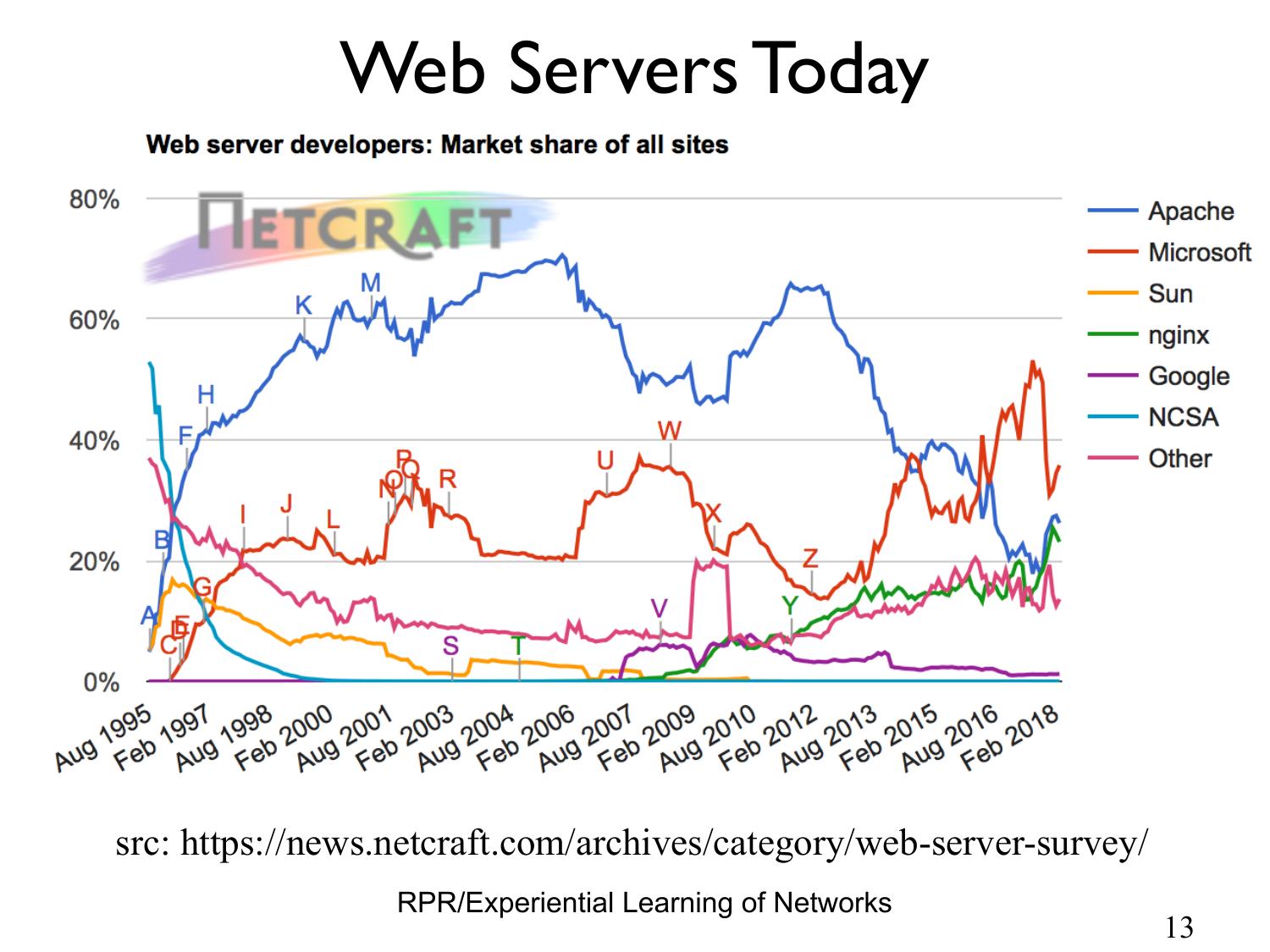# The Web

- Different from other TV, Radio
	- Operates on demand
		- Does not force users to tune in
	- Enables every one to become the producer
	- Channels (URLs) are way too many
	- Search engines enables easy navigation
- RIAs, Social Media make users engrossed
- Web page today

– *base HTML-file,* includes *several referenced objects*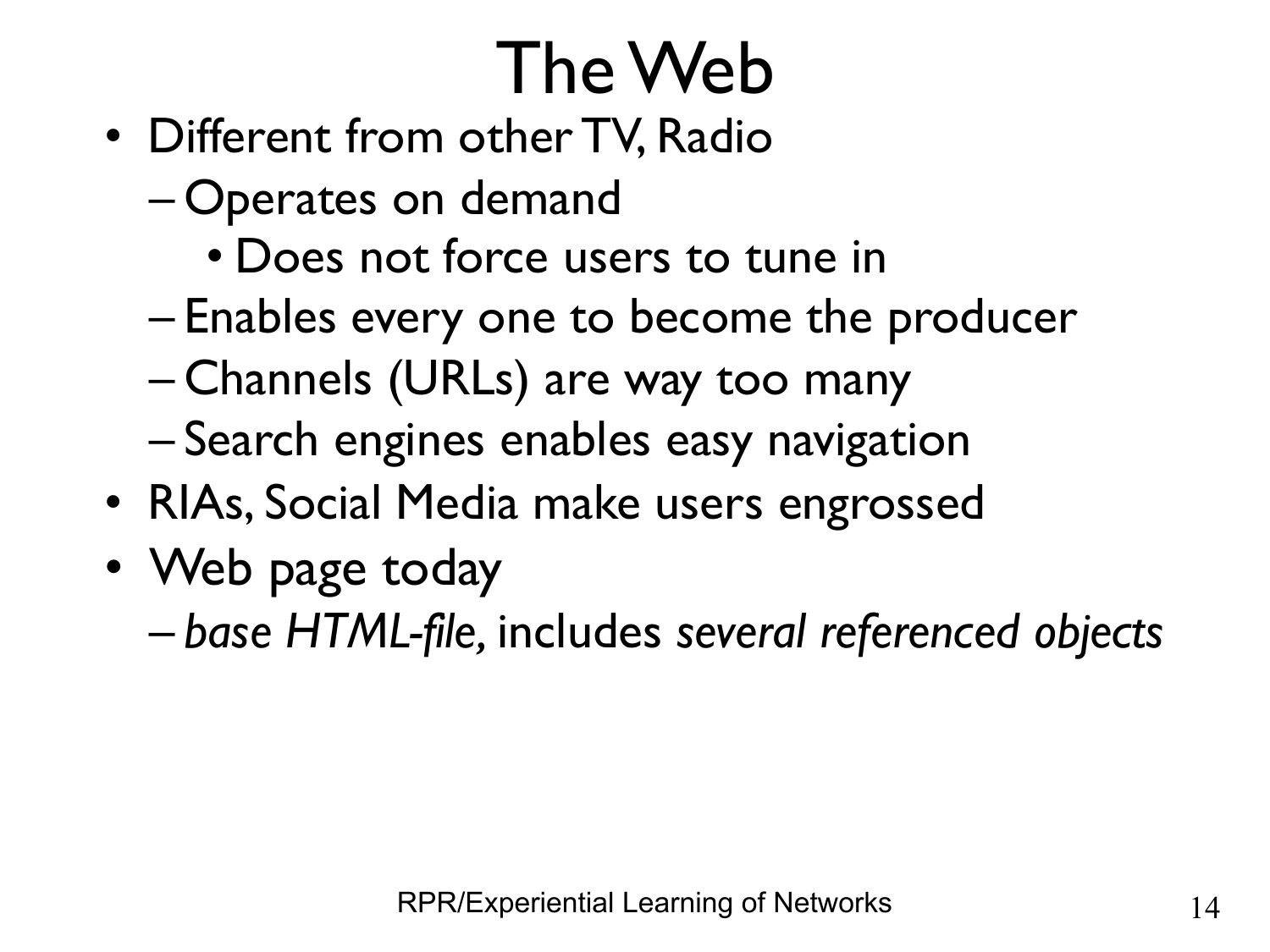## HTTP Protocol Evolution

- HTTP 0.9 (Unofficial)
- HTTP 1.0
- HTTP 1.1
- HTTP 2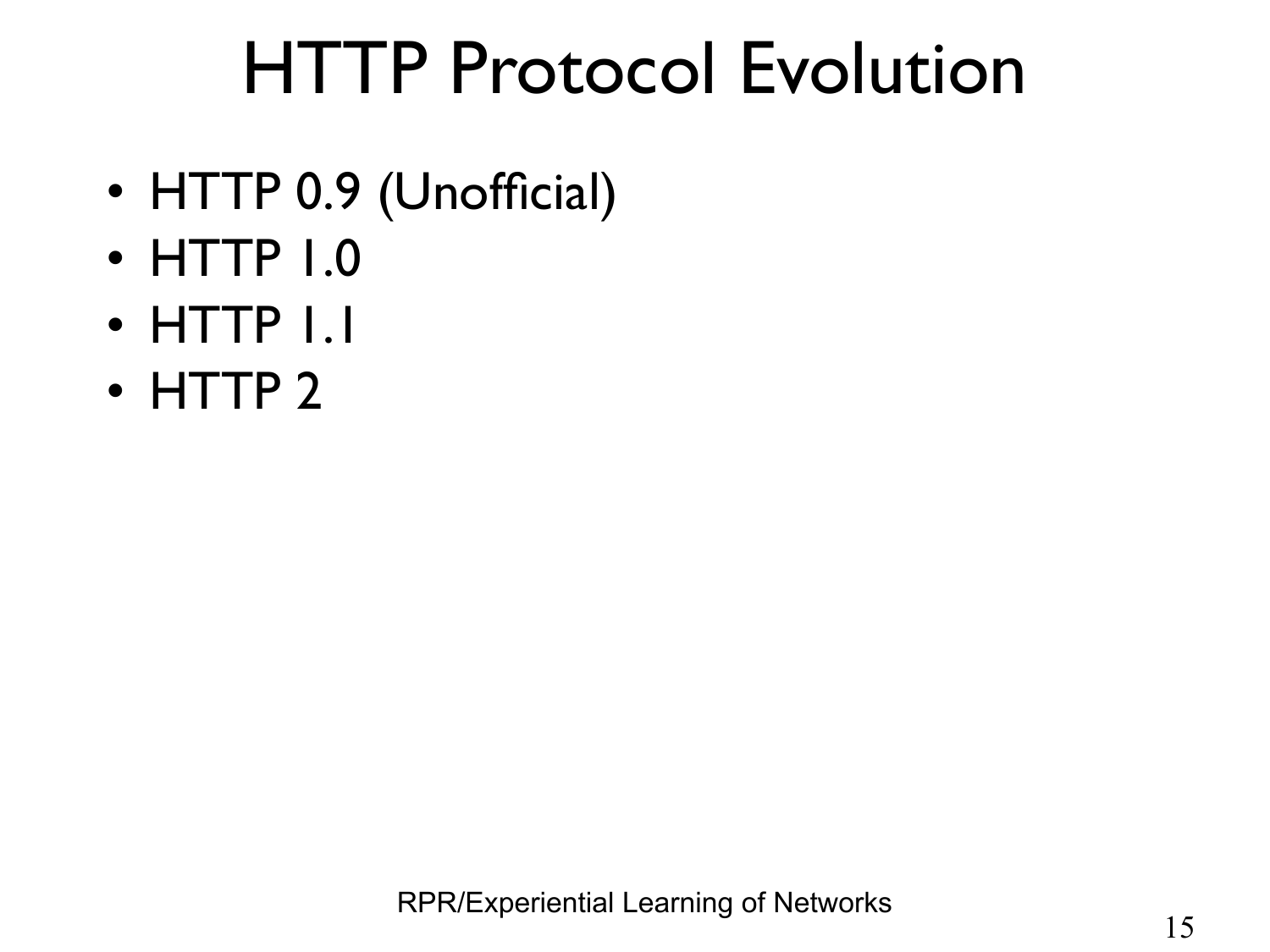## Internet Impact

- Availability of internet is considered necessary
	- Like food and water
	- Any disruptions may cause havoc
	- Punishing someone: bar the internet access
- Internet etiquettes
	- Avoid using slang, goofy spellings, acronyms etc
	- Avoid spamming
	- Social media/blogs: avoid vain content
	- Overly personal, obscene comments, ranting
	- Avoid exchange of personal info on wall papers
		- Everyone else is watching
	- Tweets
		- Should be more than one word and meaningful
		- Don't hold entire conversation on twitter<sup>6</sup>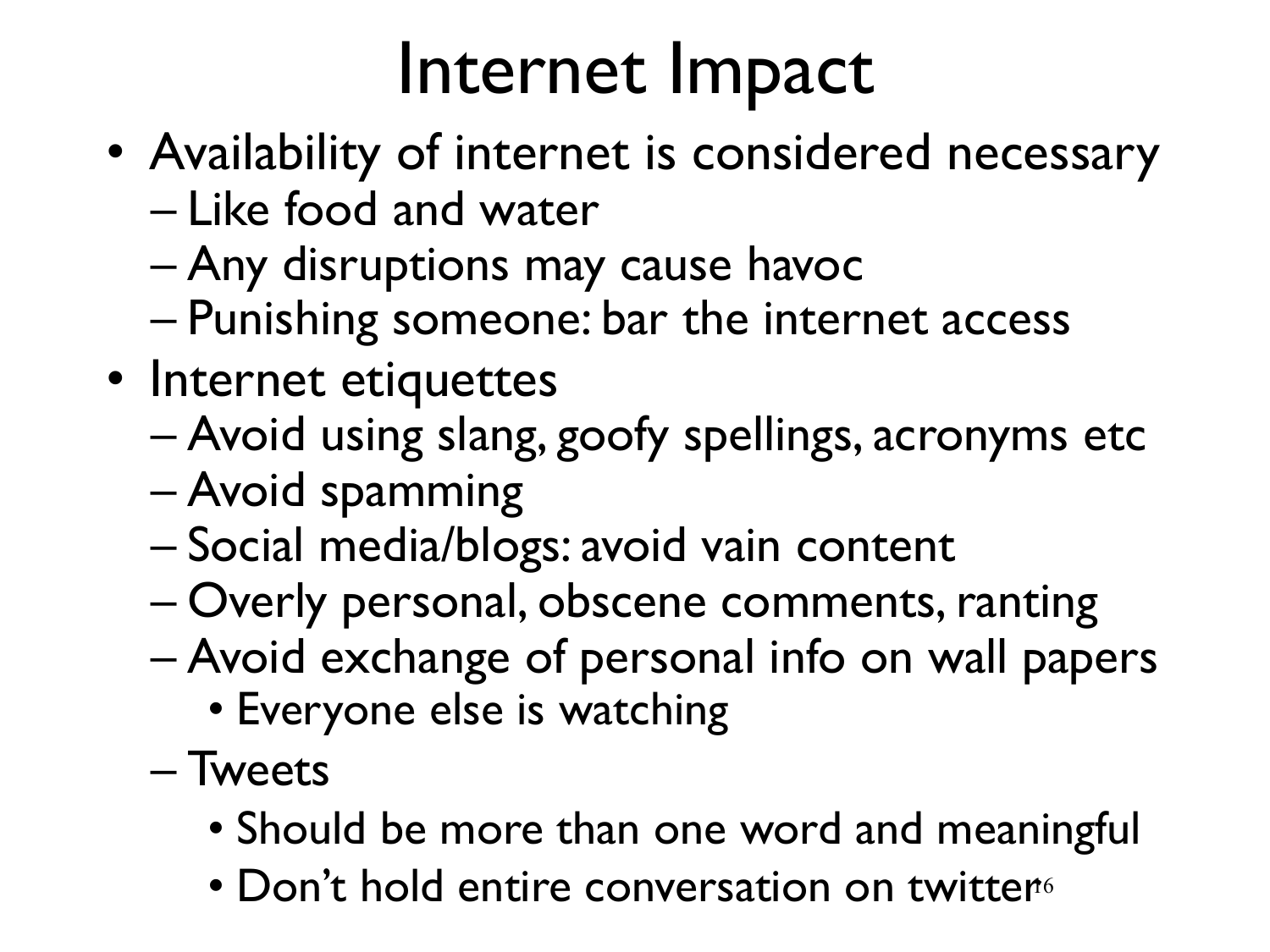## Internet Trends Today

- Top internet sites
	- **– <http://www.alexa.com>** (20-04-2018)

| Global       |
|--------------|
| Google       |
| YouTube      |
| Facebook     |
| Baidu        |
| Wikipedia    |
| Reddit       |
| Yahoo        |
| Google.co.in |
| 17           |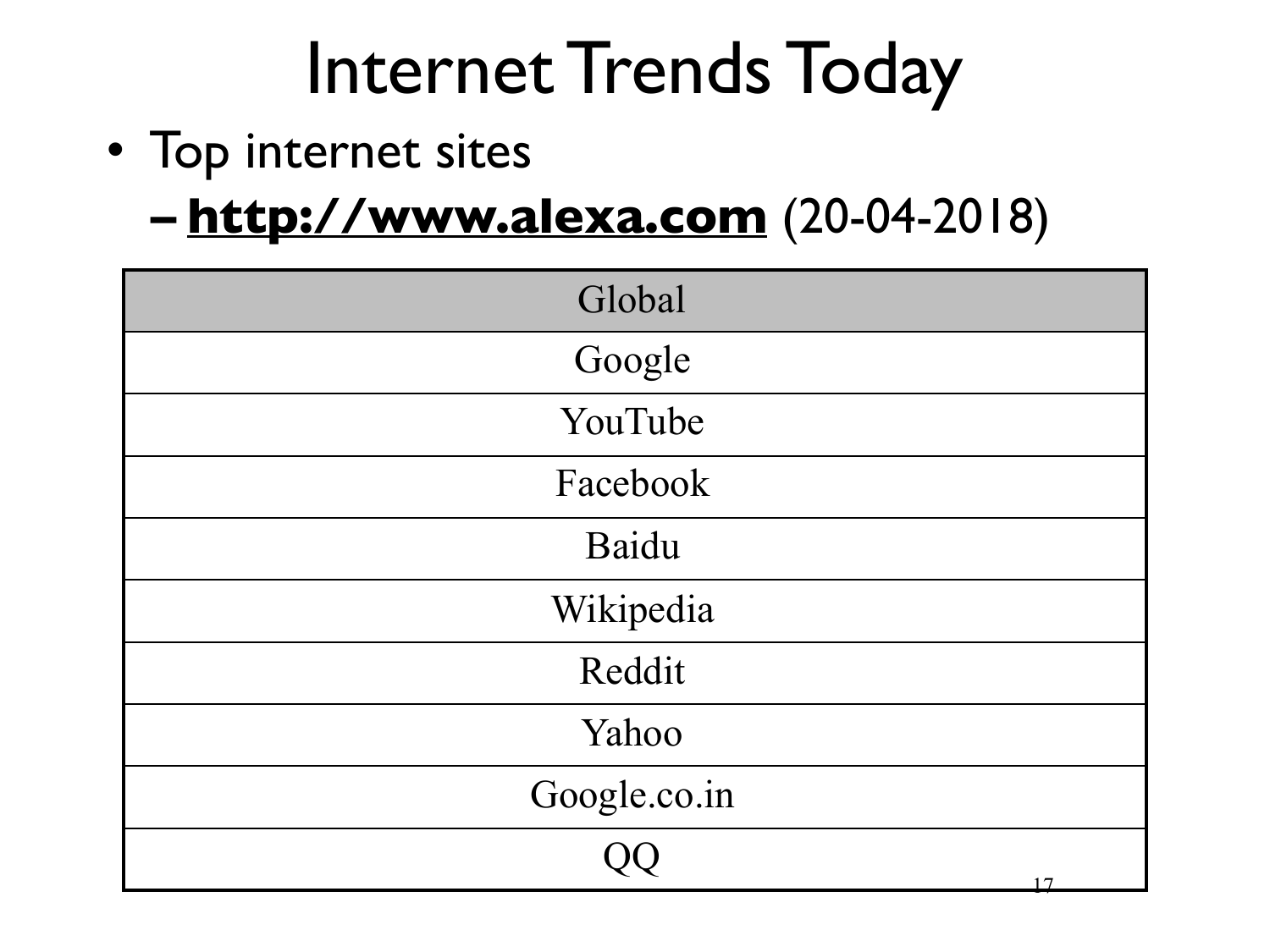# Internet Trends Today

- What is common about these top sites?
	- Did they sell any products to install?
	- Do you know about their software releases?
	- Any support calls?
	- Did they exist a decade ago?

#### **• All offer services, not products**

- Services are
	- Mobile apps
	- Global
	- Cloud based
		- Requires reliable internet acces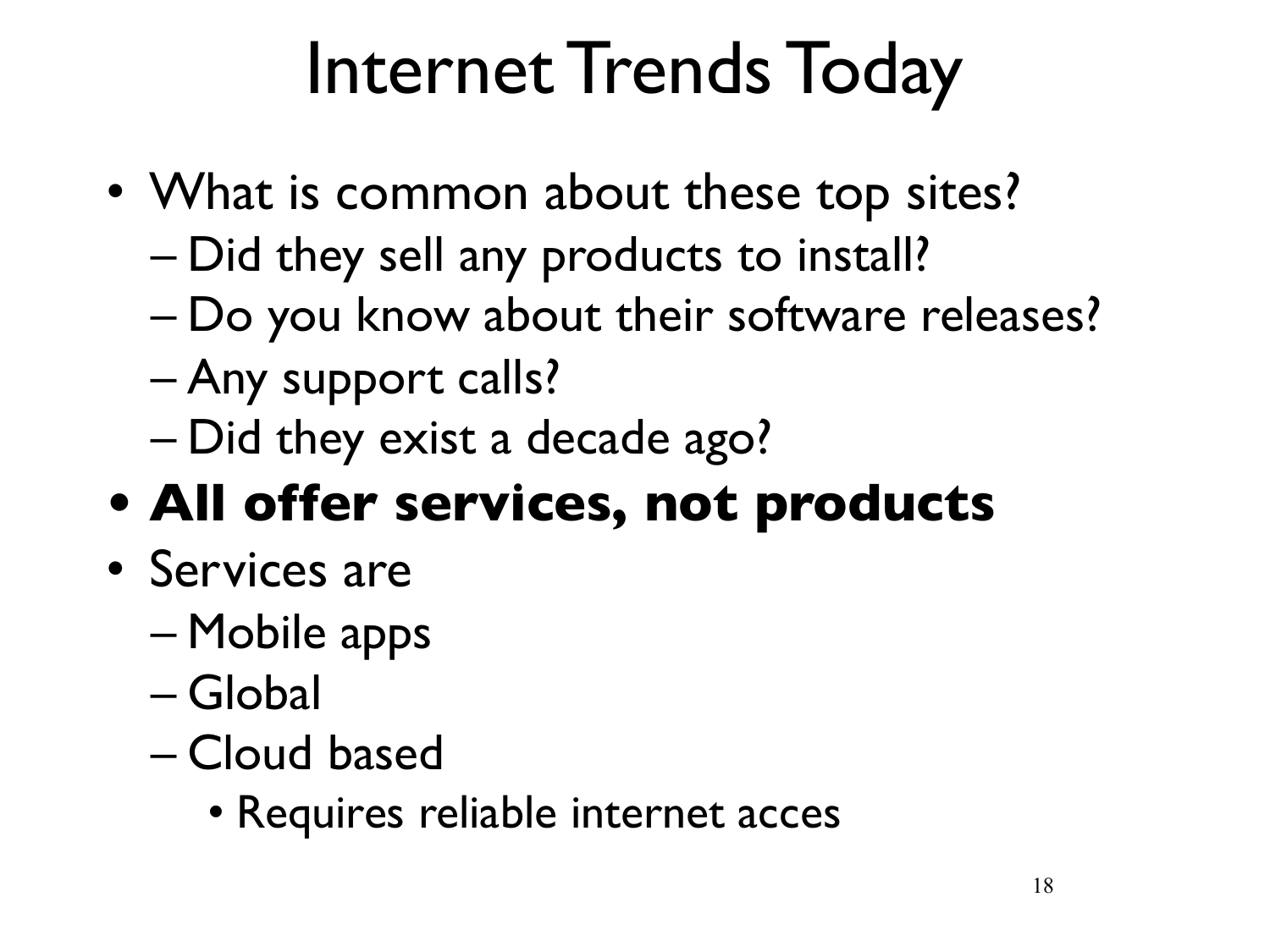# SDN

- Today's Paradigm shift
	- Google:
		- in past known as search engine company
	- Apple
		- in past known as Mac
- What is common between Google, Apple
	- Mobile Device companies
	- bringing paradigm shift
	- networking is moving to mobile devices
	- needs cloud, internet
	- traditional network doesn't work

#### **•SDN?**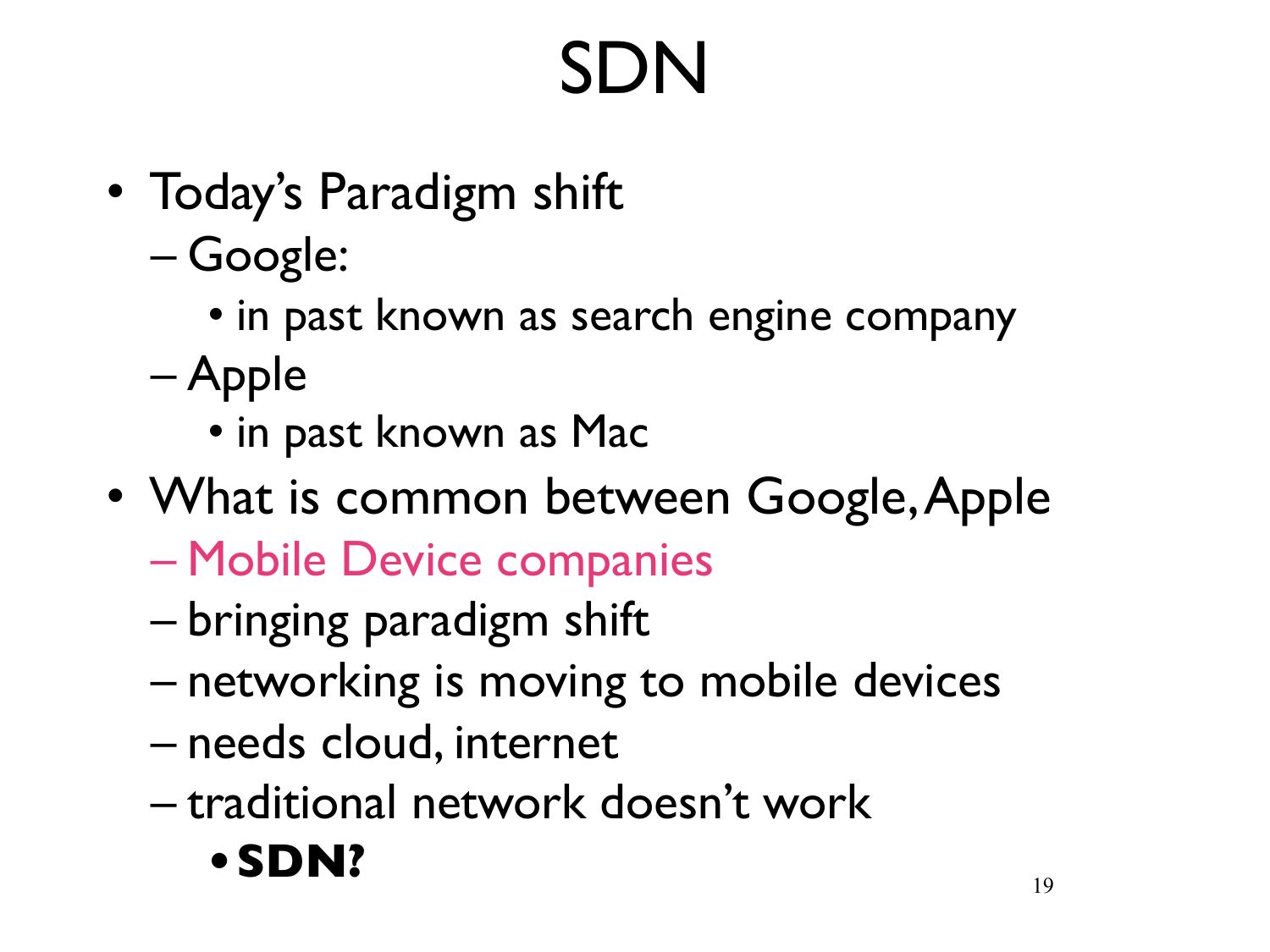# SDN

- Networking : Failure vs Successes
	- src: http://www.cse.wustl.edu/~jain/talks/ftp/adn\_mcs.pdf
	- 1986: MAP/TOP (vs Ethernet)
	- 1988: OSI (vs TCP/IP)
	- 1994: CMIP (vs SNMP)
	- 1995: FDDI (vs Ethernet)
	- 1997: ATM to desktop (vs Ethernet)
	- 1998: ATM Switches (vs IP routers)
	- 1999: Token Ring (vs Ethernet)
	- 2003: HomeRF (vs WiFi)
	- 2007: Resilient Pkt Ring (vs Carrier Ethernet)
	- IntServ, DiffServ, ...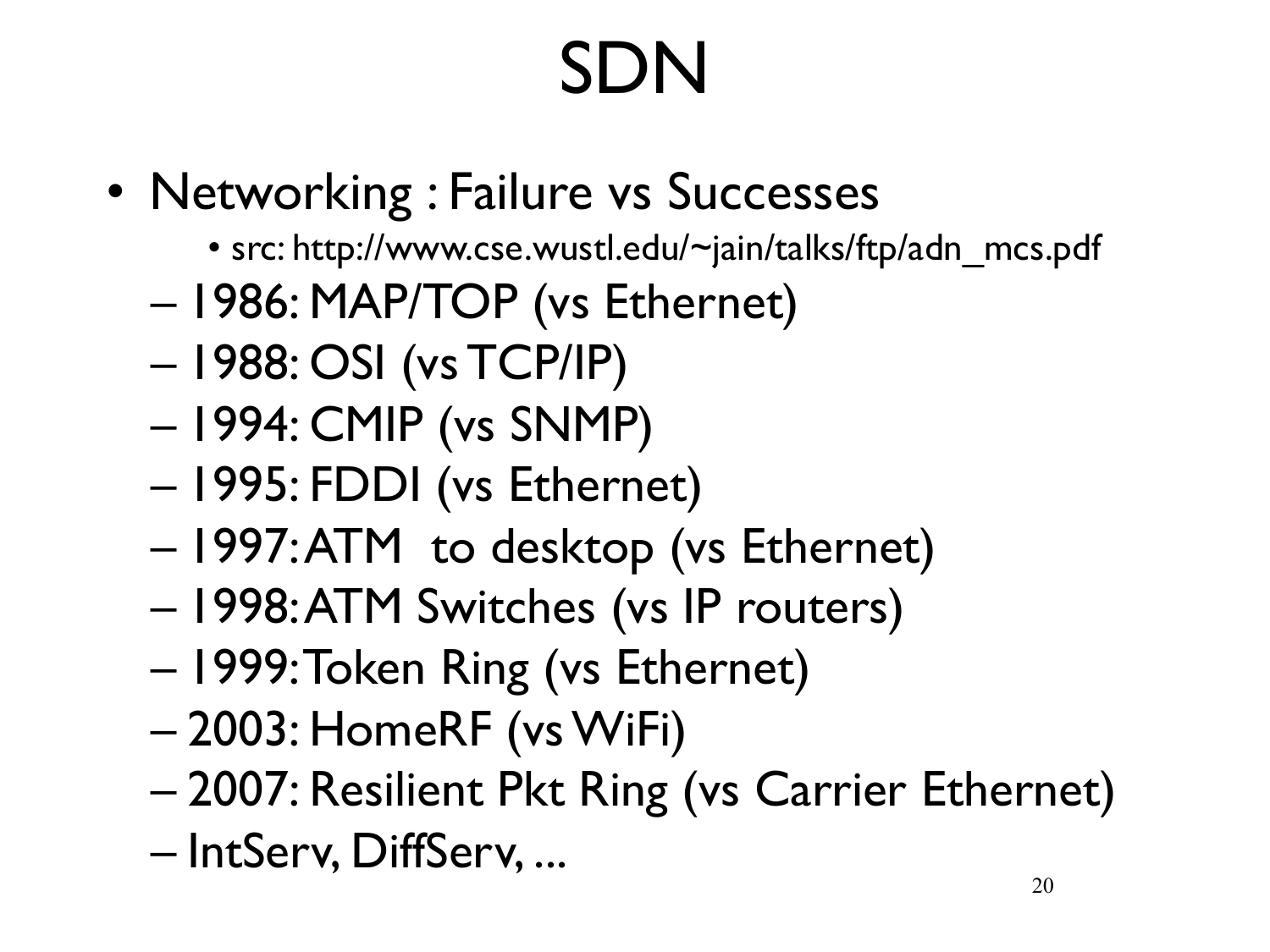# Two Networking Evolution

- Evolution
- Two streams: Computers and Communications
- Network models and Topologies
- Multiple network stacks
- Tools: Diagnose and debug, Performance
- Present state of network
- Cloud networking
- Data Center networking
- Future networks
- Summary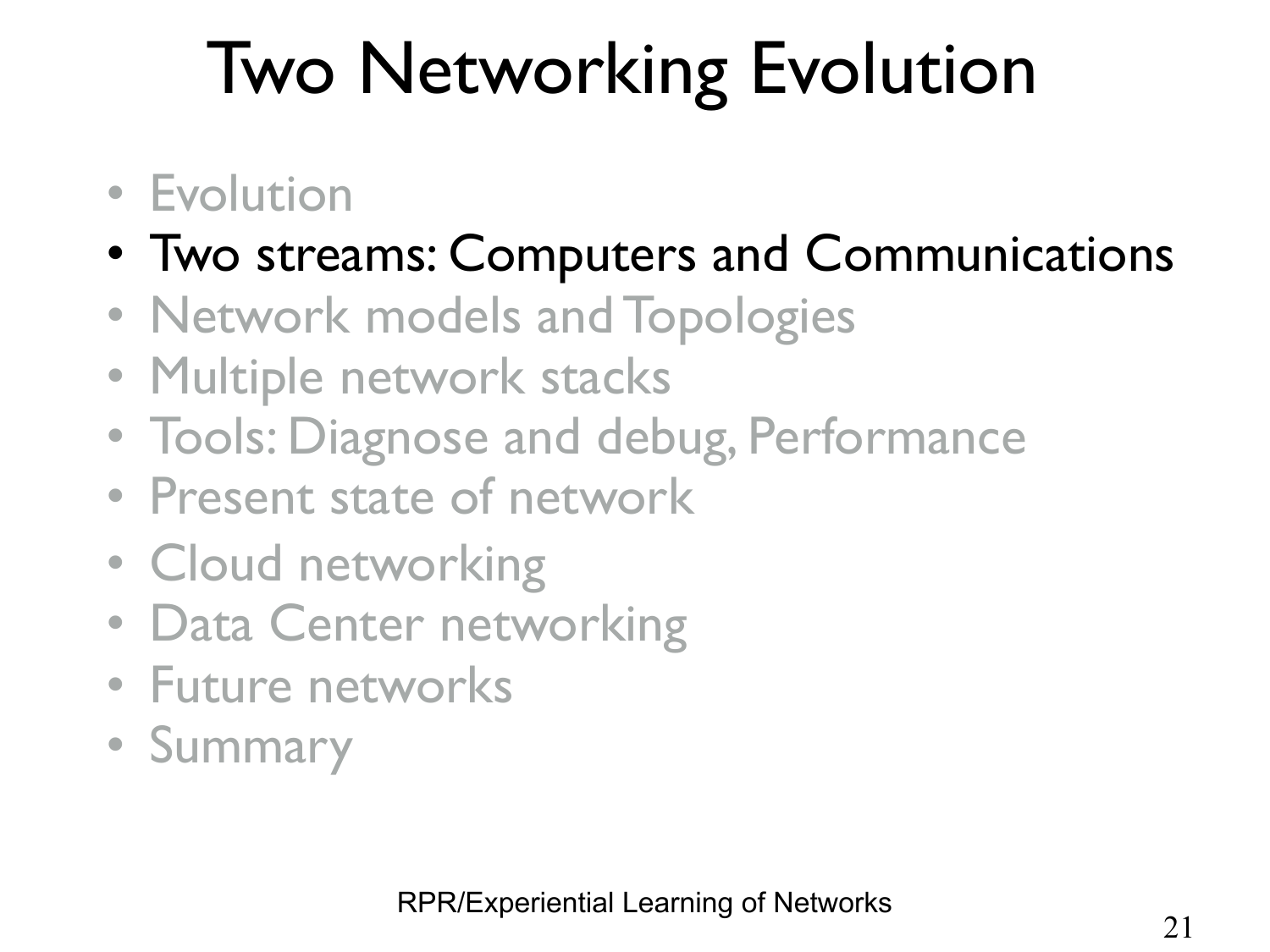# Computers & Communication

- Computers
	- Fixed (no mobility), reserved address
	- Reliable data transmission
		- No Loss, duplication, corruption, (Un) Ordered
	- End entity: machine/application
	- Conn less (inherently) and conn. oriented
- Communications
	- Mobility is key requirement, no fixed address
	- Unreliable transmission
	- End entity: human
	- Connection oriented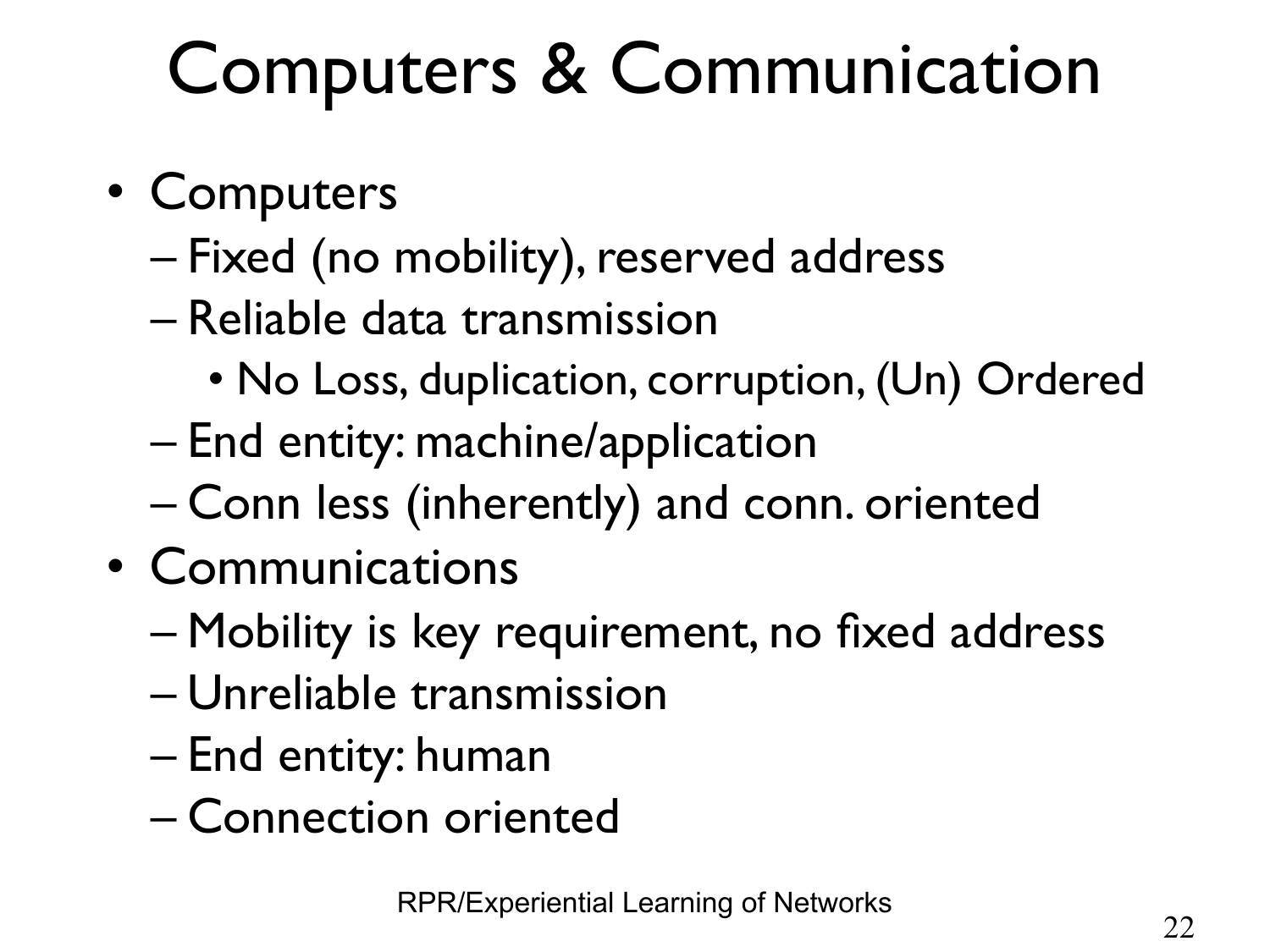## Transport Layer Reliability Support

• Reliability

\*

- Needs error and flow control
	- Compels slower service
- Unreliable protocol
	- No extra overheads
- Reliability at data link layer
	- Provides error and flow control
	- Why do we need it at Transport layer when Link layer provides the same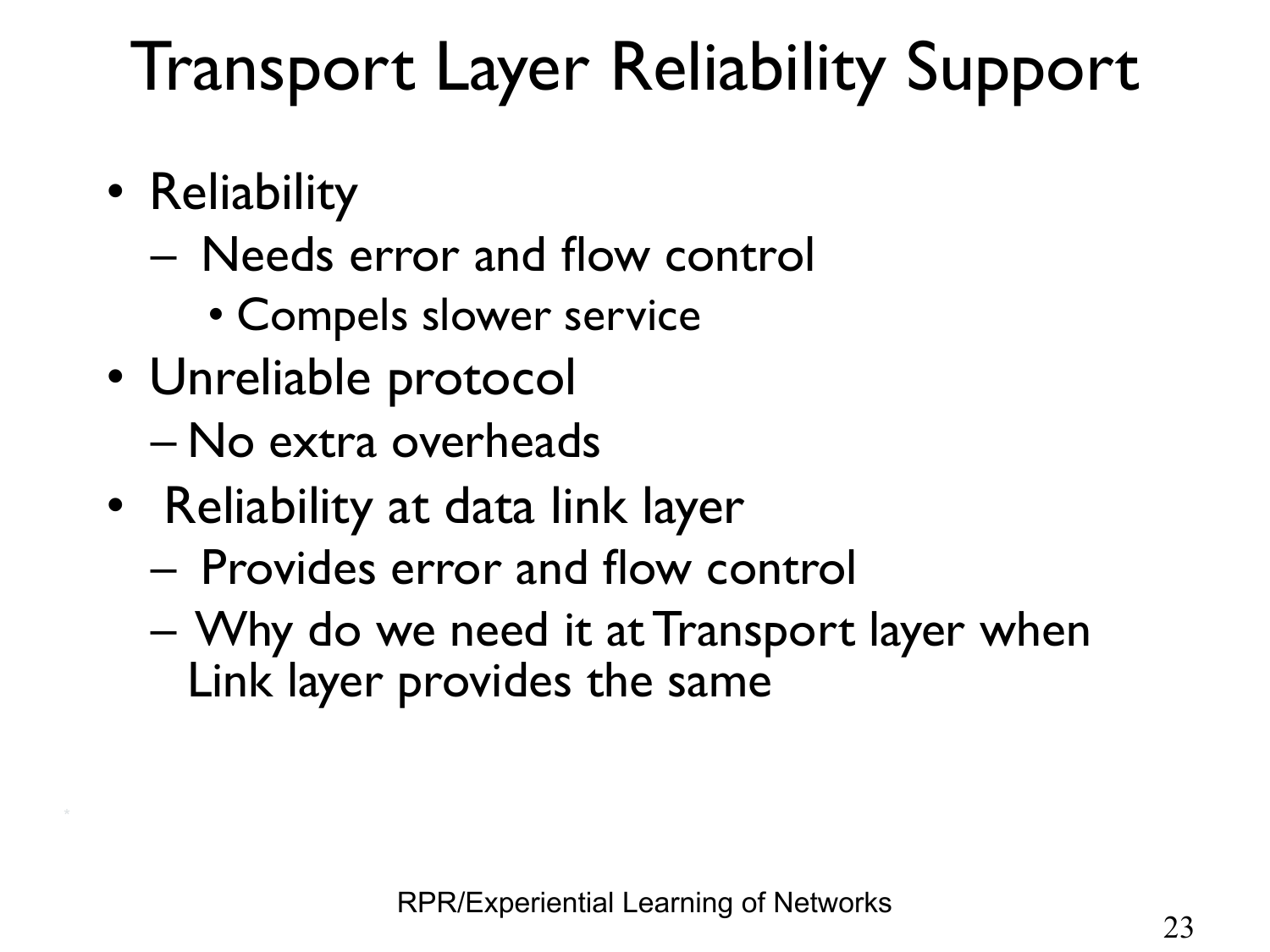# TCP Characteristics

- *point-to-point*: One sender, one receiver
- *reliable*, *in-order byte steam: No "message boundaries"*
- *pipelined: TCP congestion and flow control set window size*
- *full duplex data: Bi-directional data flow in same connection*
	- *MSS: maximum segment size, determined from link/ frame size*
- *connection-oriented*: Handshaking (exchange of control msgs) inits sender, receiver state before data exchange
- *flow controlled*: Sender will not overwhelm receiver

\*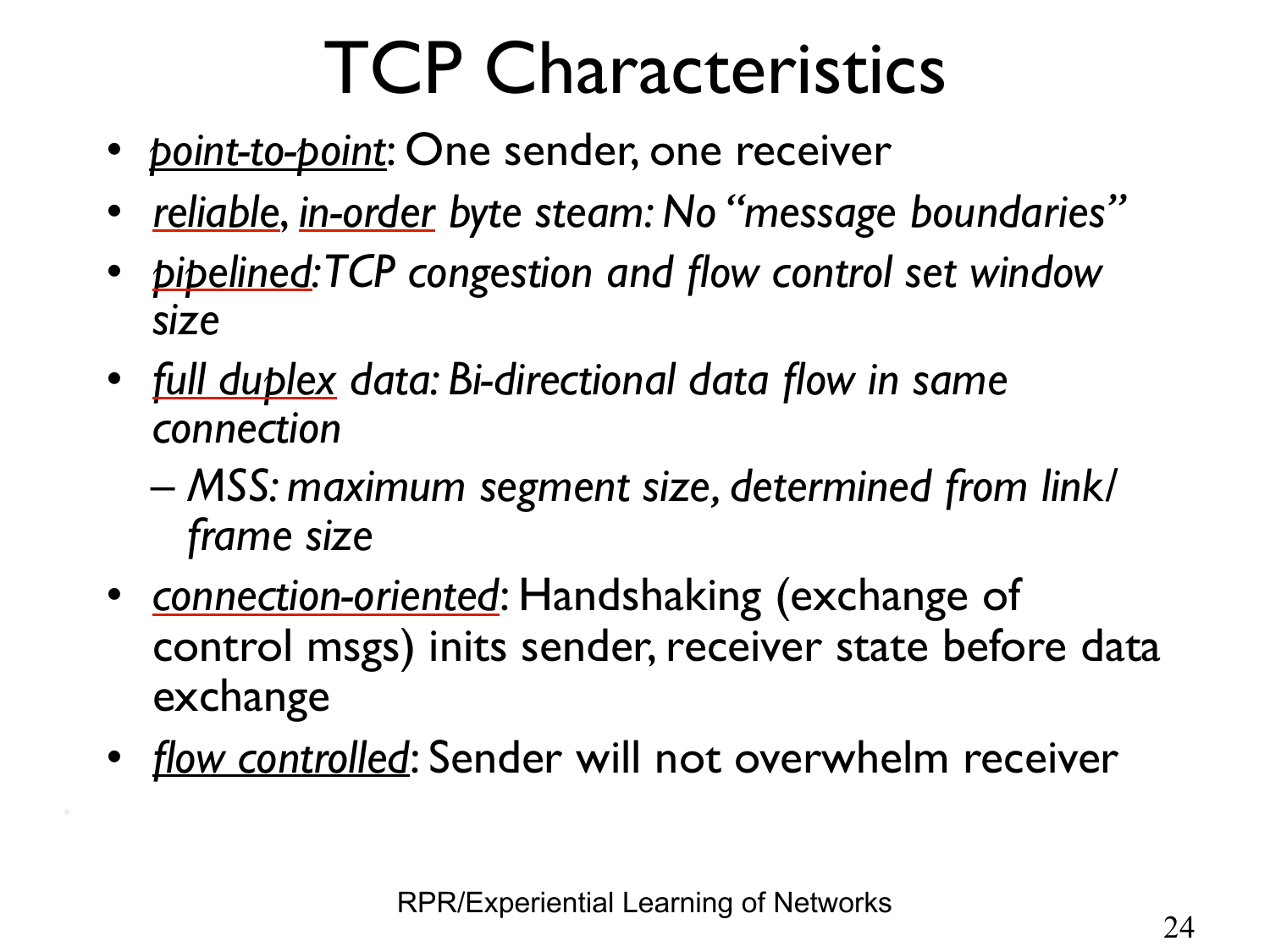### Experiencing Packet Loss & Recovery

- Data Transfer
	- Clients sends data (100 bytes) every 2s (10 times)
	- $-$  AA.. (1<sup>st</sup> pkt), BB..(2<sup>nd</sup> pkt), ..., JJ..(10<sup>th</sup> pkt)
	- $-$  Break the link between switch at  $7<sup>th</sup>$  sec and restore after  $12<sup>th</sup>$  sec
- Server reads 50 bytes at a time
- What would server receive:



<sup>25</sup> RPR/Experiential Learning of Networks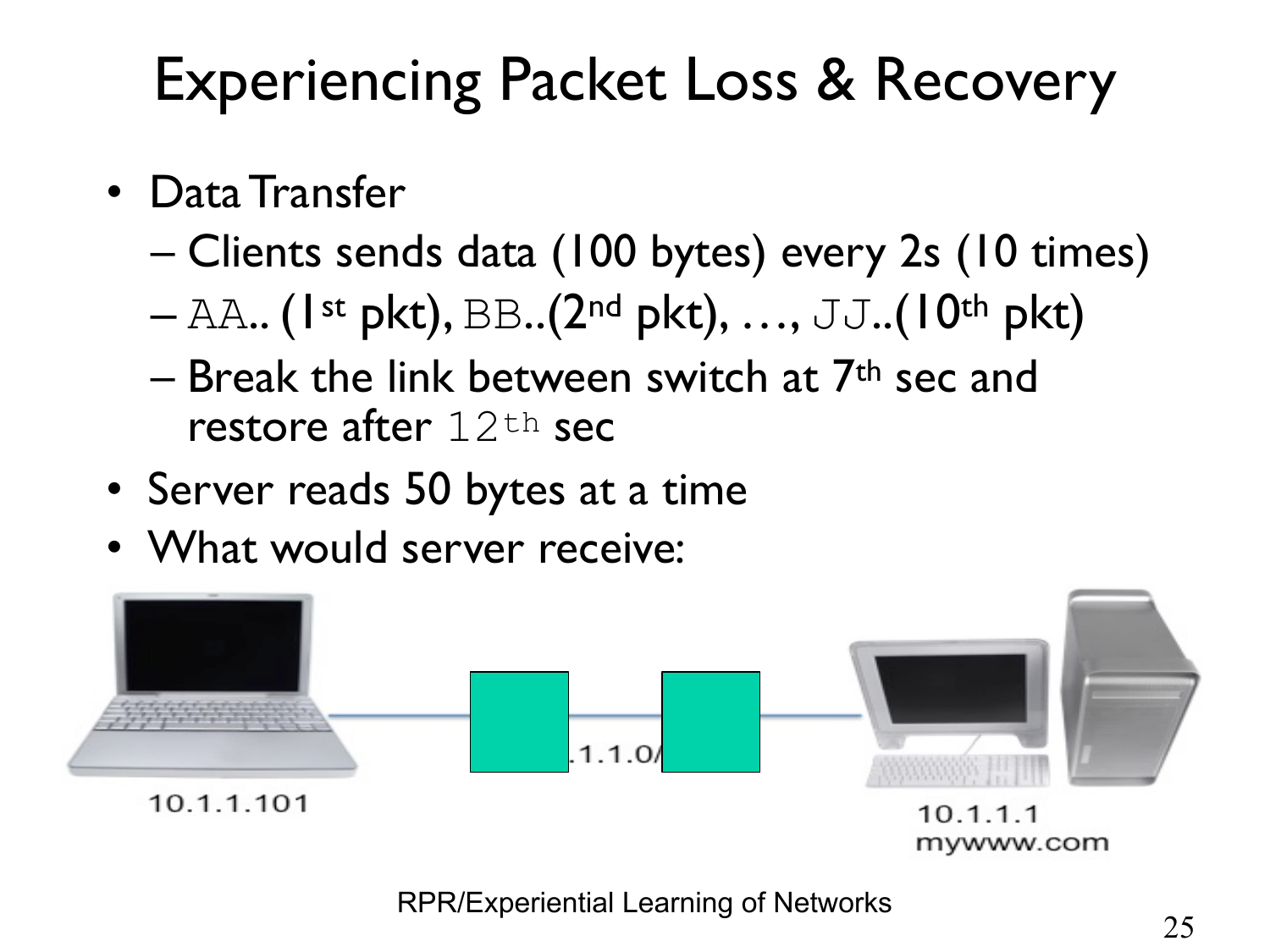- Evolution
- Two streams: Computers and Communications
- Network models and Topologies
- Multiple network stacks
- Tools: Diagnose and debug, Performance
- Present state of network
- Cloud networking
- Data Center networking
- Future networks
- Summary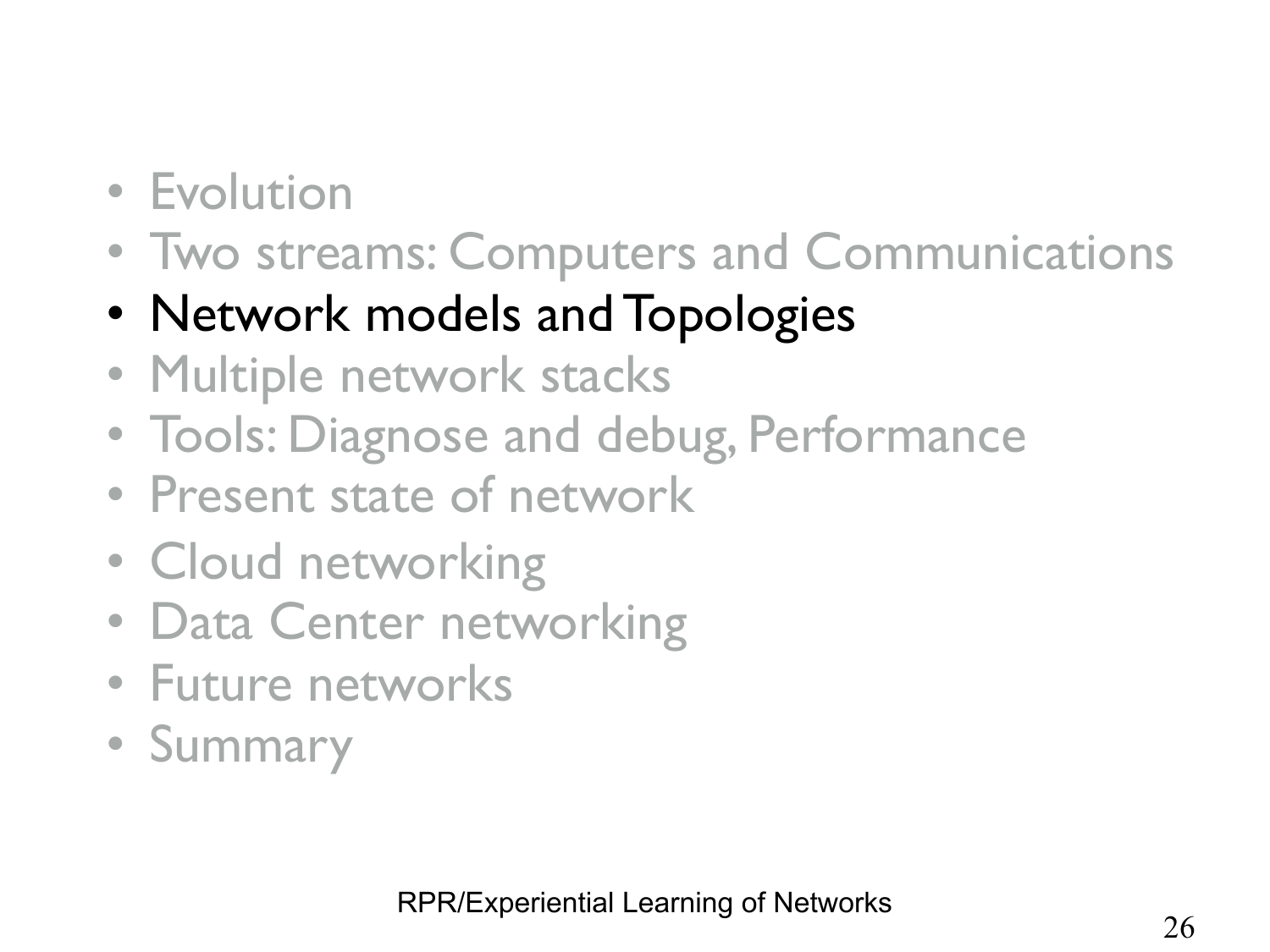## Network Model

- Architecture
	- IBM SNA Architecture
	- OSI Model
- Model
	- BAN, PAN, LAN, WAN,
	- Enterprise and cloud
- Medium
	- Wired and wireless
	- Cables, Microwaves, Satellites, Powerlines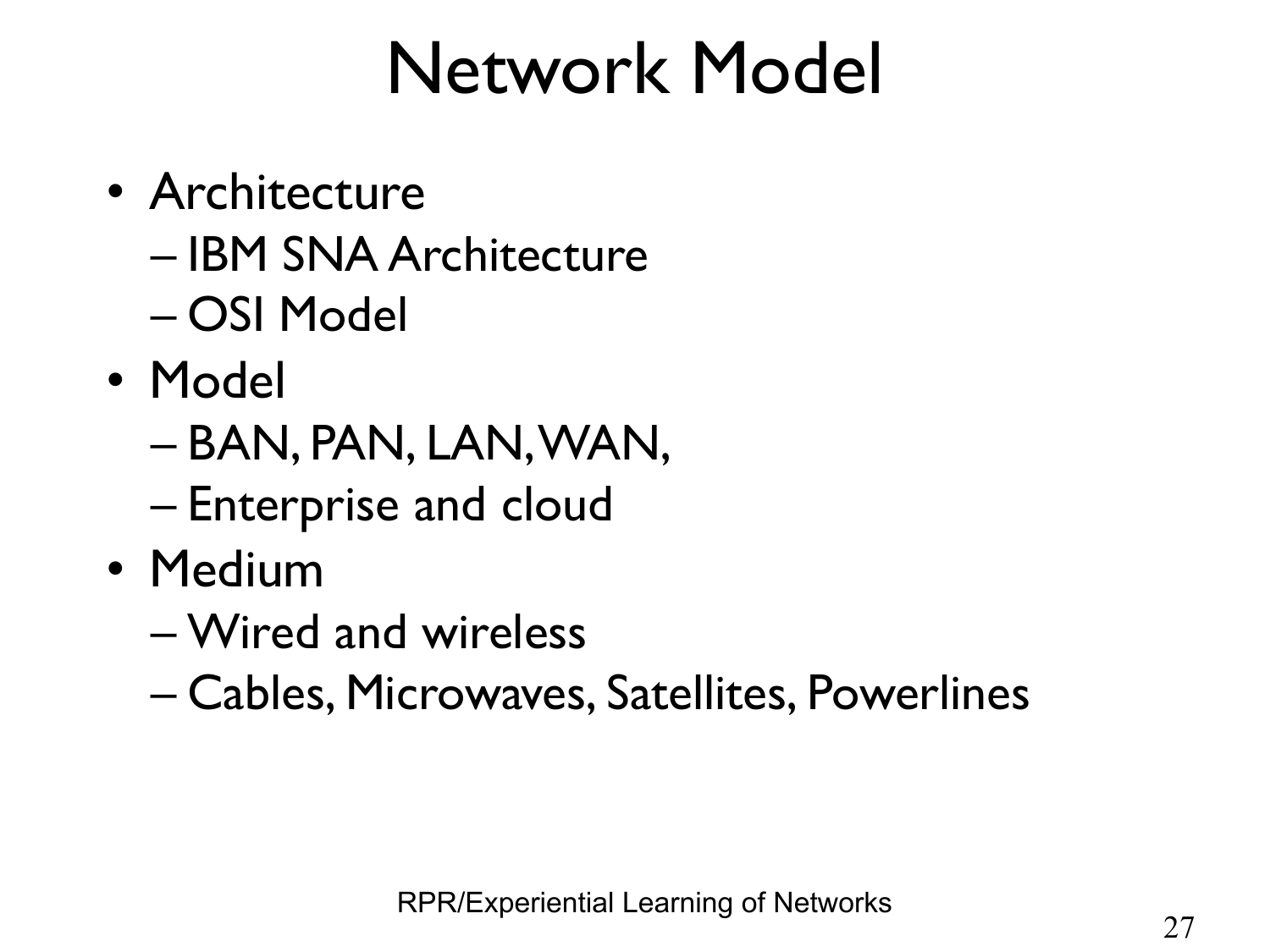## Network Stack and Protocols

- OSI
- TCP/IP
- Now
	- Layering is getting muddled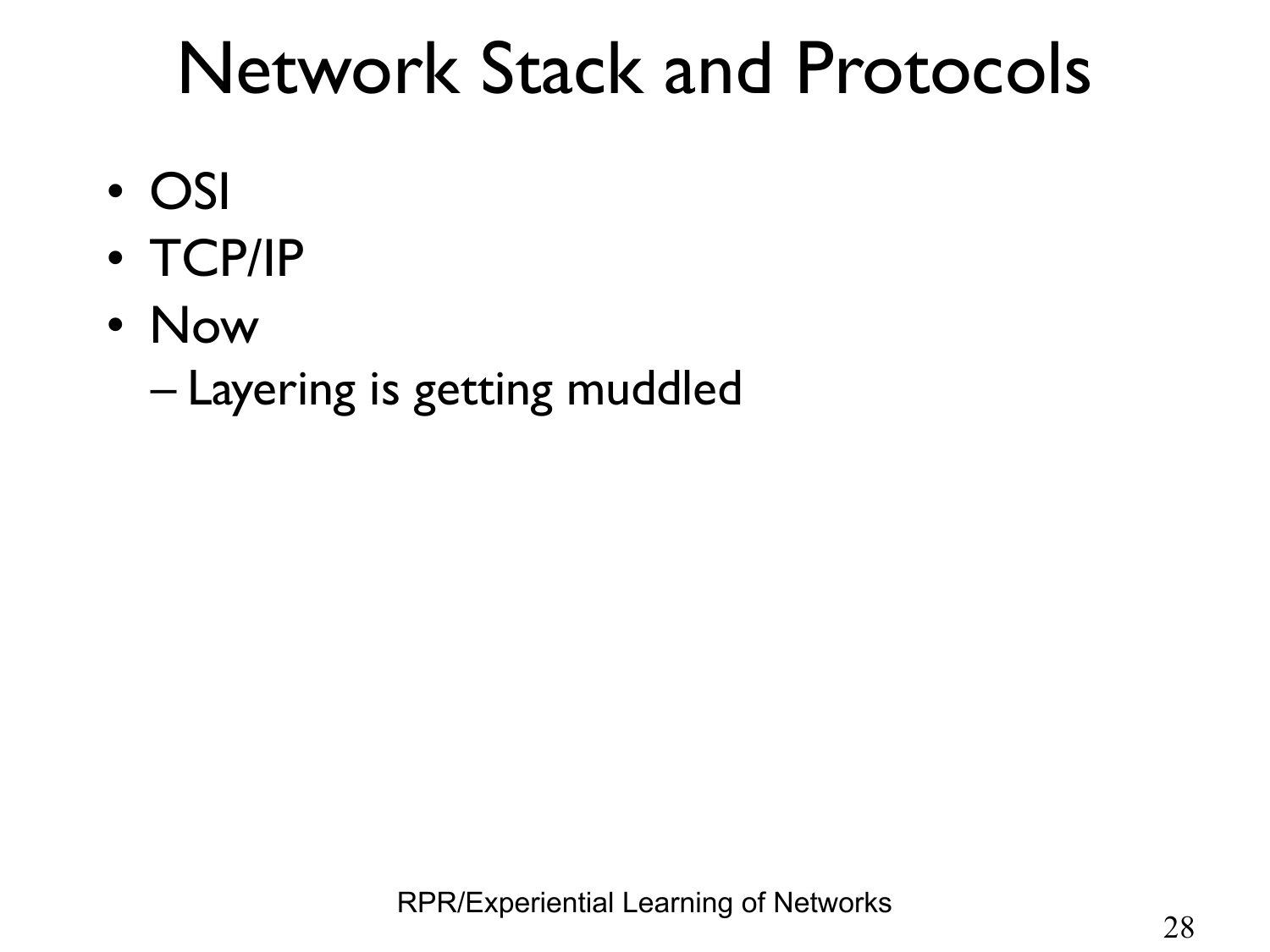- Evolution
- Two streams: Computers and Communications
- Network models and Topologies
- Multiple network stacks
- Tools: Diagnose and debug, Performance
- Present state of network
- Cloud networking
- Data Center networking
- Future networks
- Summary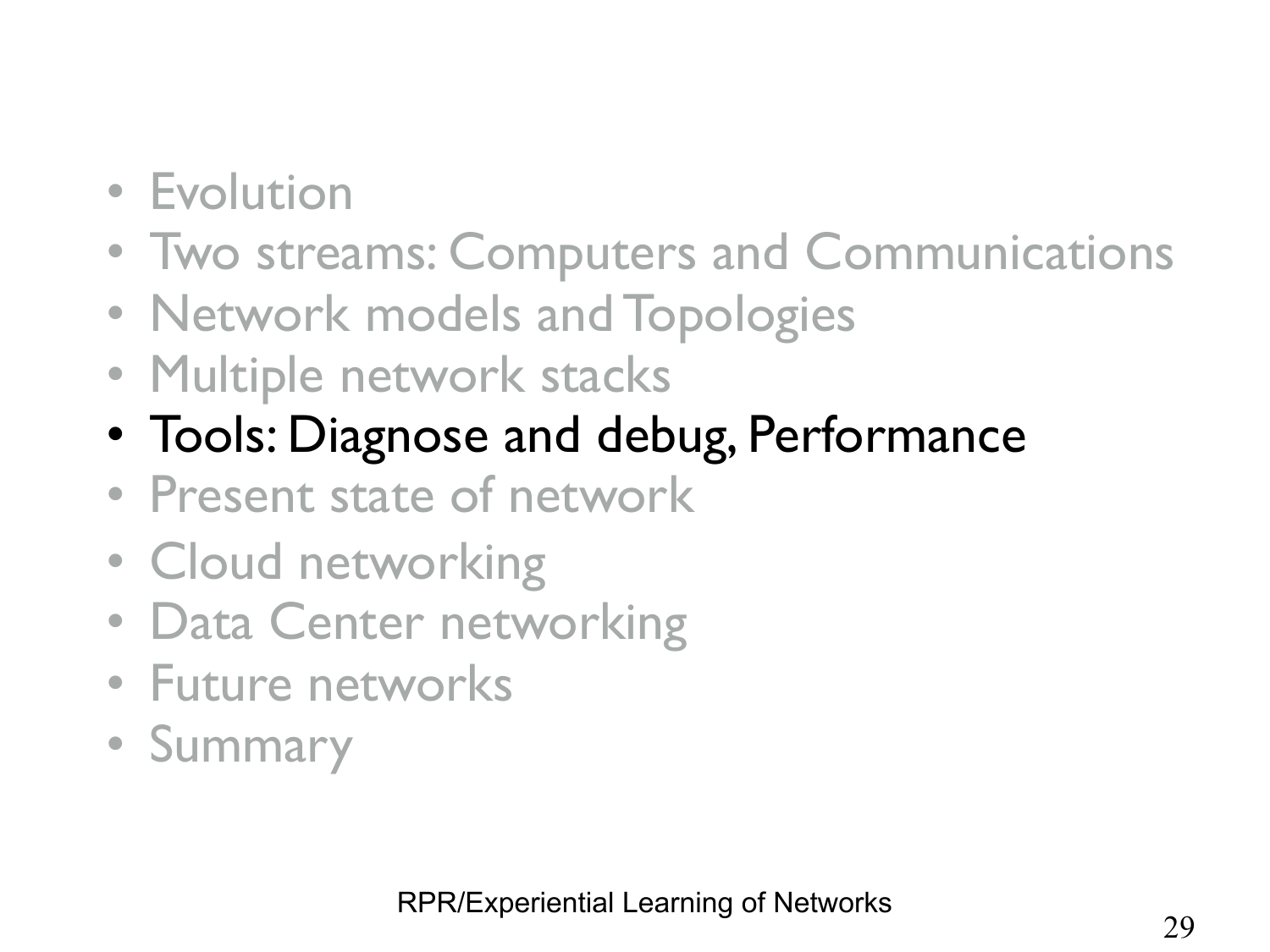## Setup Requirement



RPR/Experiential Learning of Networks<br>30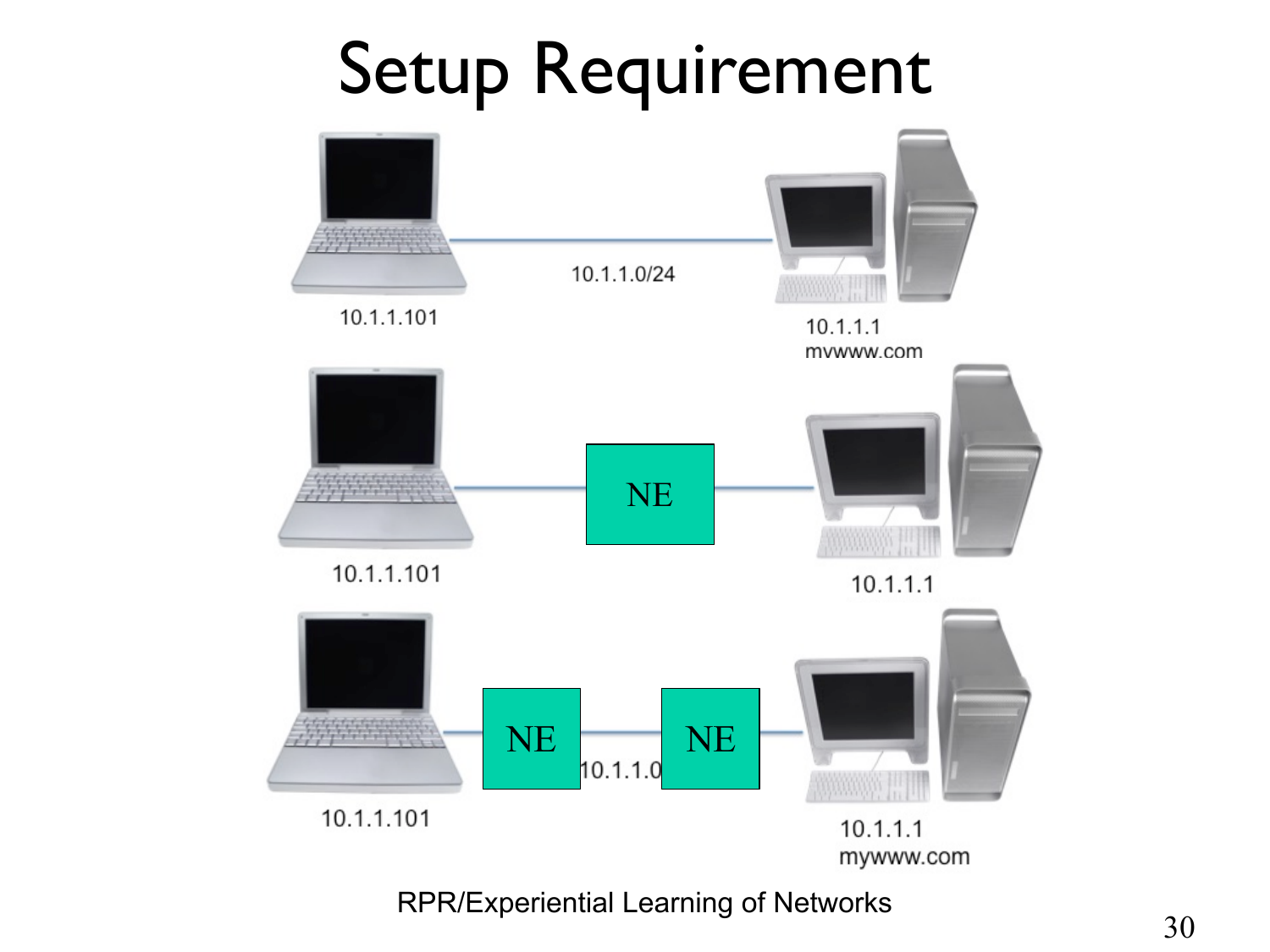## Tools

**wireshark tcpdump: wget nc ping Otraceroute** Ottcp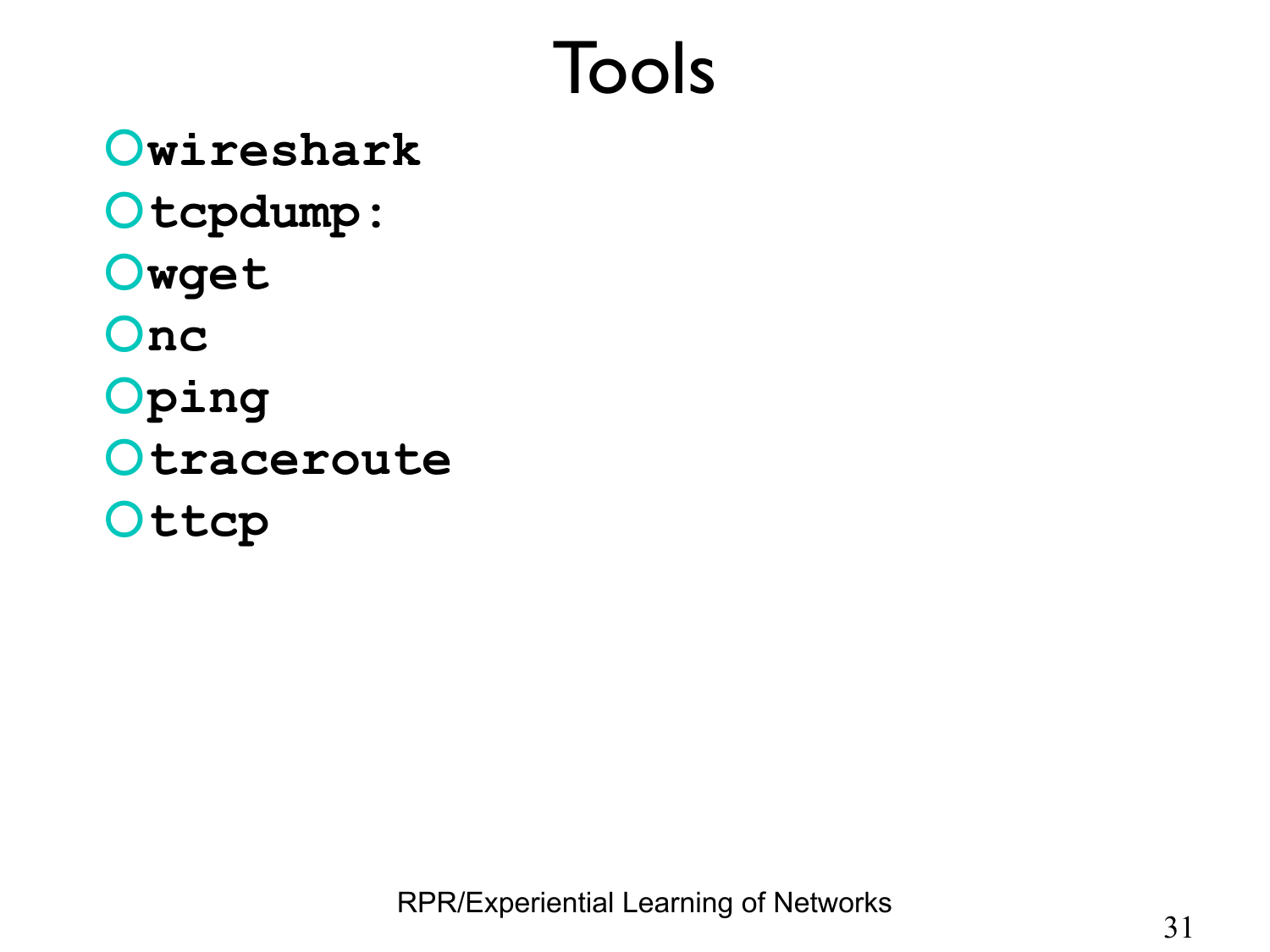- Evolution
- Two streams: Computers and Communications
- Network models and Topologies
- Multiple network stacks
- Tools: Diagnose and debug, Performance
- Present state of network
- Cloud networking
- Data Center networking
- Future networks
- Summary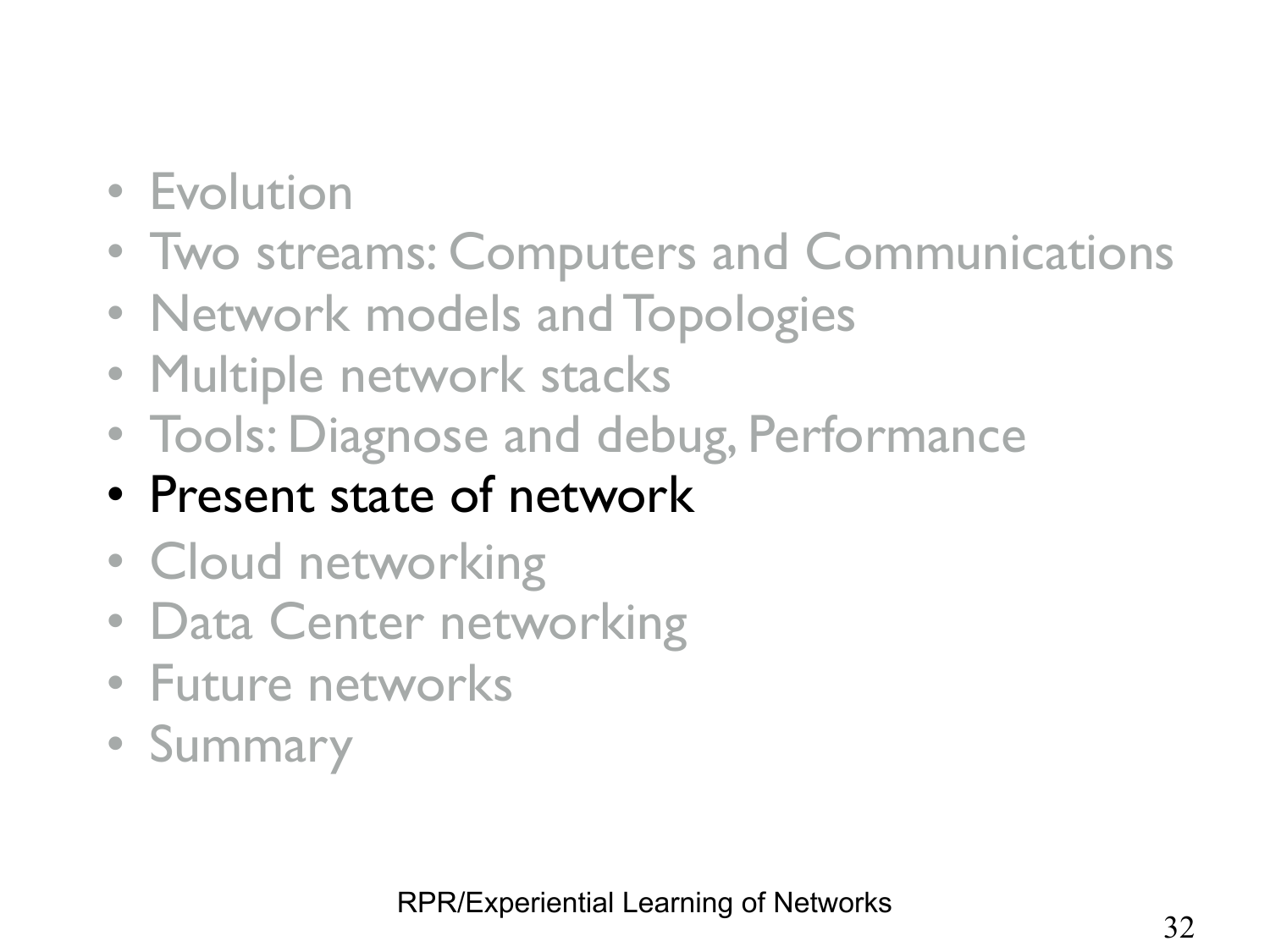# Understanding Networks

- What happens when user enters a URL e.g.
	- [flipkart.com](http://flipkart.com), or [amazon.in](http://amazon.in) or …
	- What kind packets goes out of machine?
		- What are the activities carried out by network?
	- Which protocols are involved?
	- Does it depend upon user network environment?
	- Does it depend upon environment of website hosting?
	- Does it depend ISP and intermediate network?
	- Does it depend device being used?
	- Does snooping, MITM affects it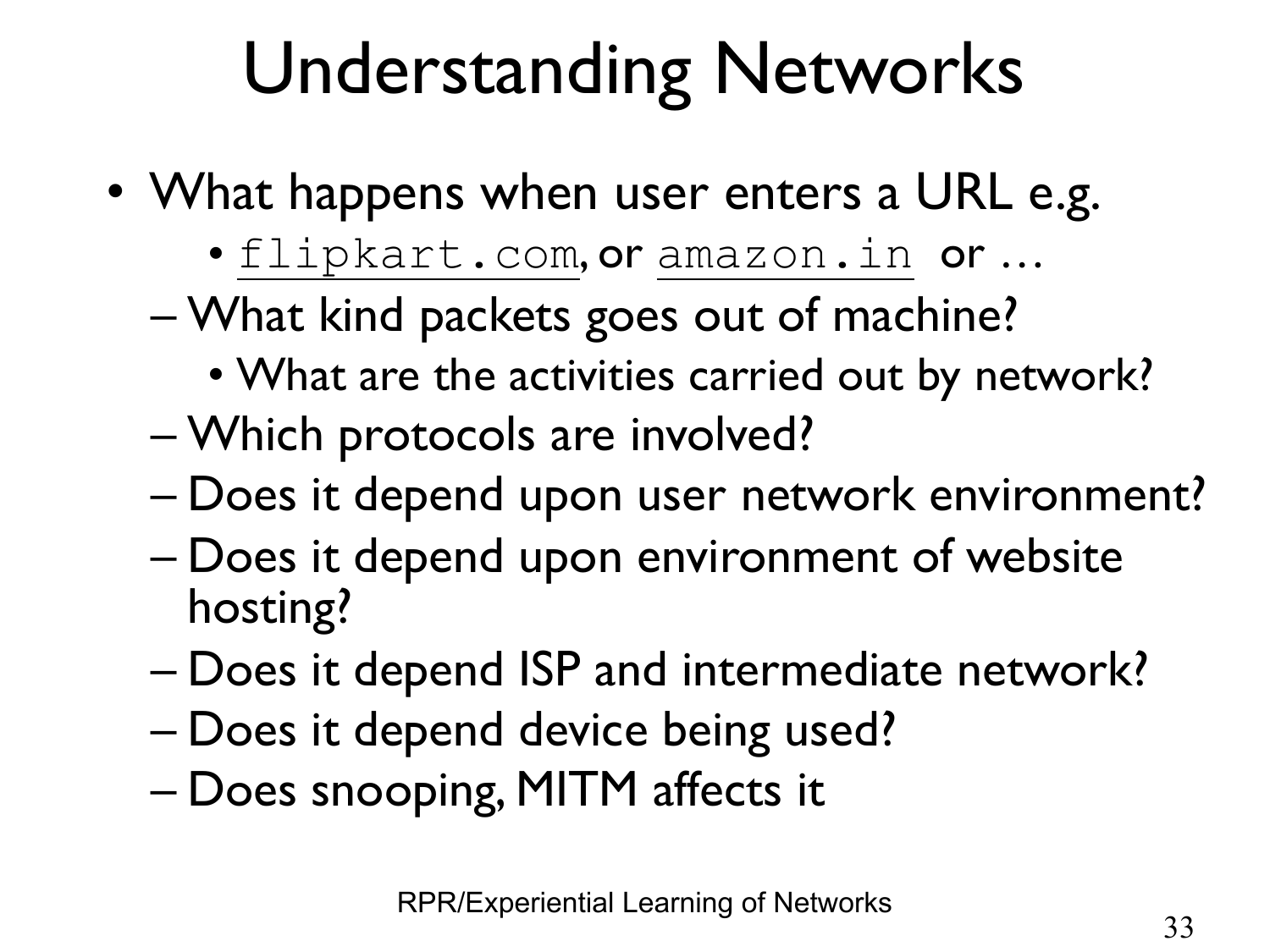- Evolution
- Two streams: Computers and Communications
- Network models and Topologies
- Multiple network stacks
- Tools: Diagnose and debug, Performance
- Present state of network
- Cloud networking, Data Center networking
- Future networking
- Summary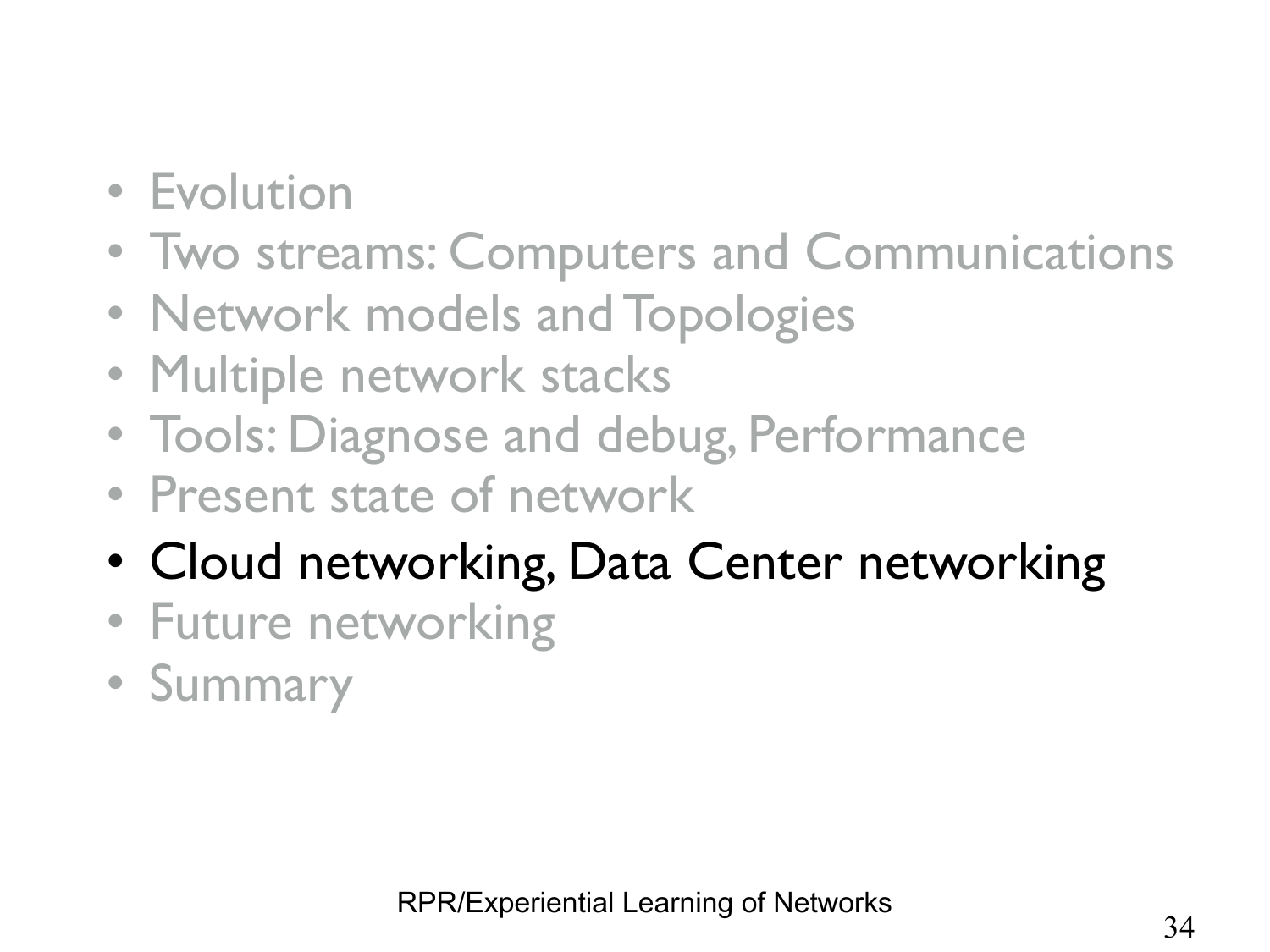- Evolution
- Two streams: Computers and Communications
- Network models and Topologies
- Multiple network stacks
- Tools: Diagnose and debug, Performance
- Present state of network
- Cloud networking, Data Center networking
- Future networking
- Summary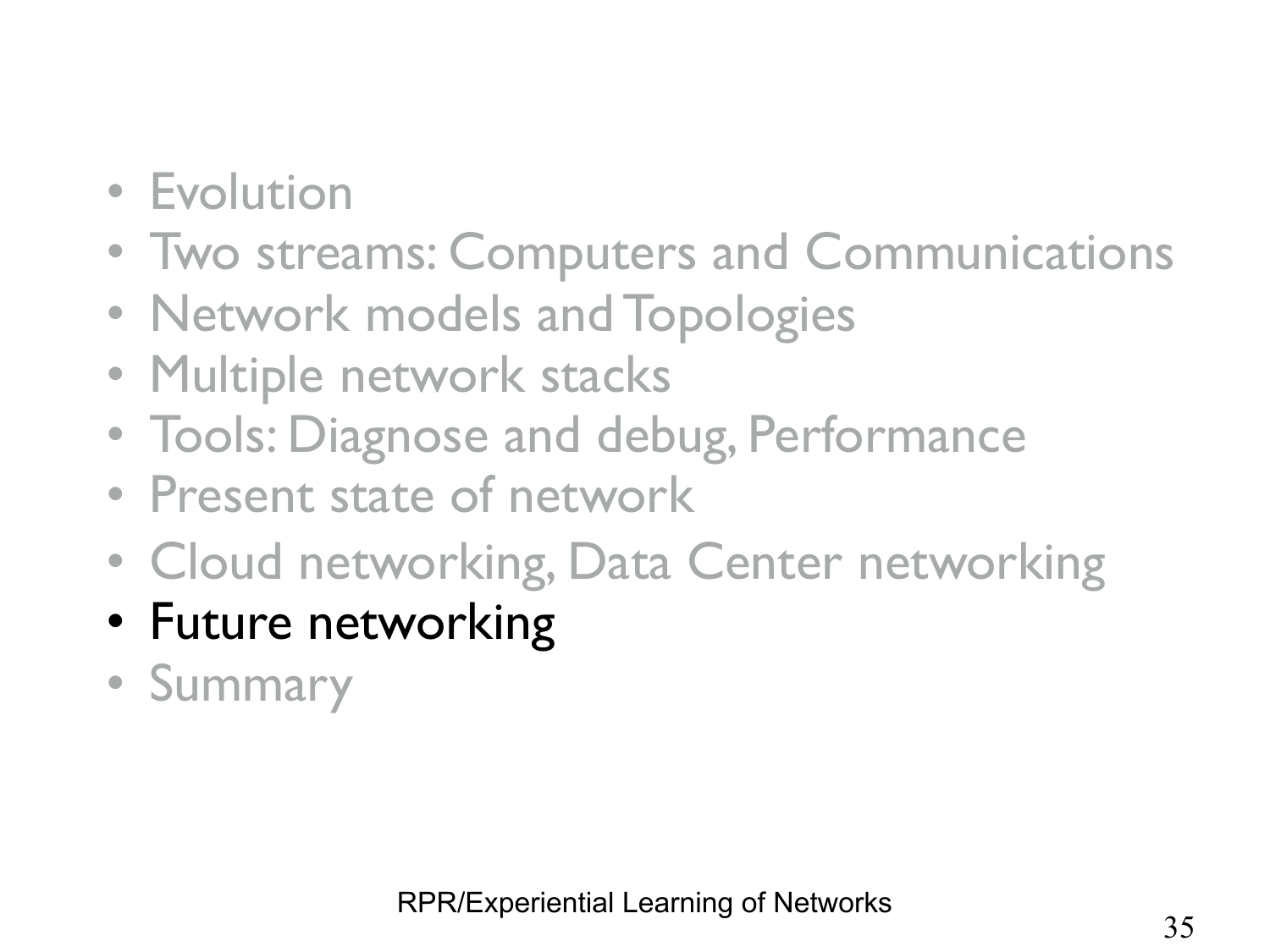# Future Networking

- IoT impacts networking landscape
	- Device form factors
	- Energy aware networking
	- Scaling (much beyond you can think of)
- Security
	- It was not the concern initially
	- Business, commerce requires it
- User Engagement
	- Networking is like plumbing (taken for granted)
	- User wants immediate gratification
	- Is networking using you?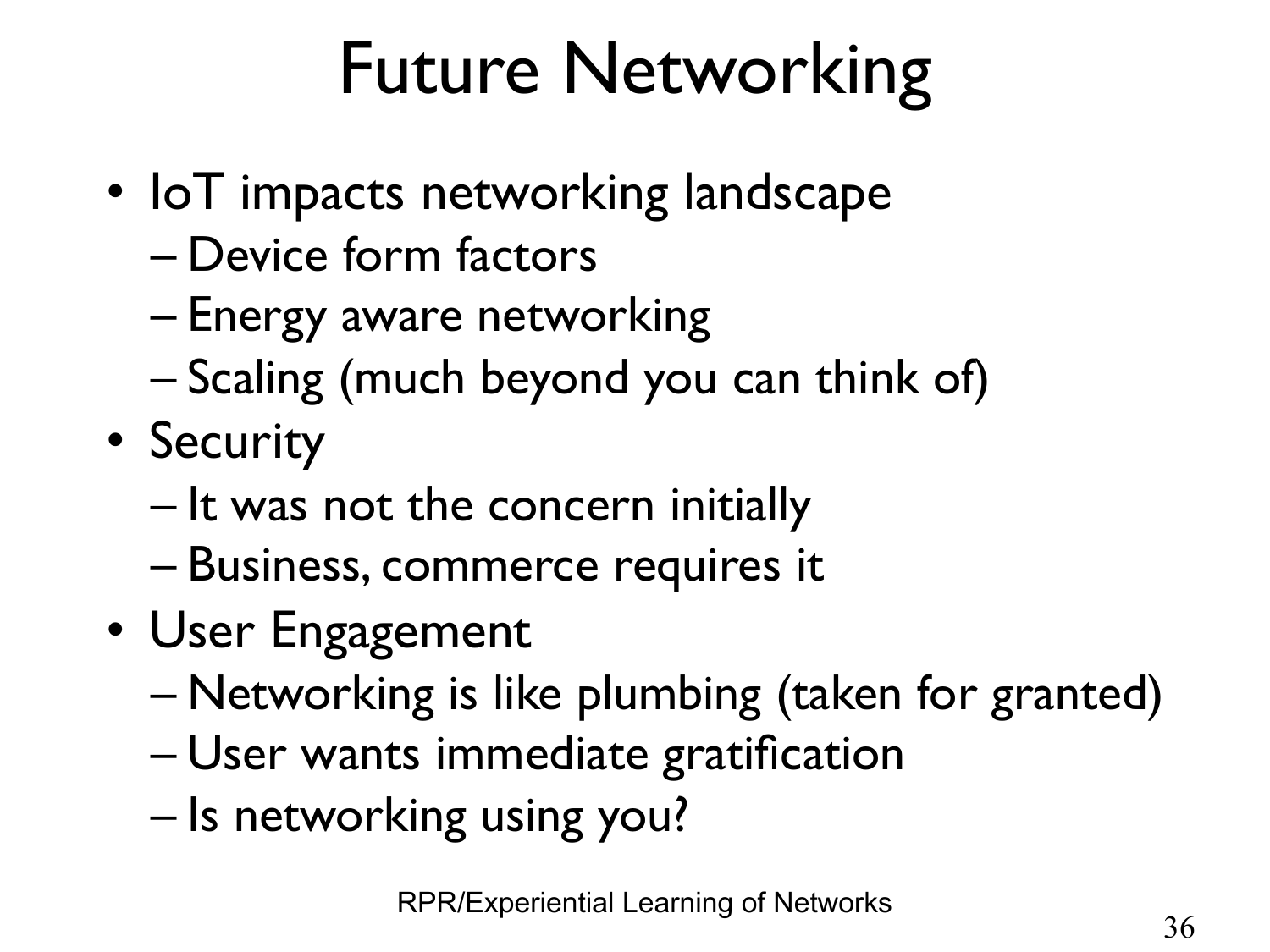## Performance of [vtu.ac.in](http://vtu.ac.in)

- src:<http://www.webpagetest.org>
	- browser : chrome, link: 4G (12Mbps)
	- Location: Mumbai

| Load<br><b>Time</b> | <b>First</b><br><b>Byte</b> | <b>Start</b><br><b>Render</b> |                     |             | <b>Speed</b><br><b>Index</b> | <b>First Interactive</b><br>(beta) |             |         |  |  |  |
|---------------------|-----------------------------|-------------------------------|---------------------|-------------|------------------------------|------------------------------------|-------------|---------|--|--|--|
| 10.275s             | 4.387s                      | 7.000s                        |                     |             | 8638                         |                                    | 8.062s      |         |  |  |  |
|                     | <b>Document Complete</b>    |                               | <b>Fully Loaded</b> |             |                              |                                    |             |         |  |  |  |
| <b>Time</b>         | <b>Requests</b>             | <b>Bytes In</b>               |                     | <b>Time</b> | <b>Requests</b>              | <b>Bytes In</b>                    |             | Cost    |  |  |  |
| 10.275s             | 61                          | 1,441<br><b>KB</b>            | 10.692s             |             | 62                           |                                    | 1,443<br>KB | \$\$\$- |  |  |  |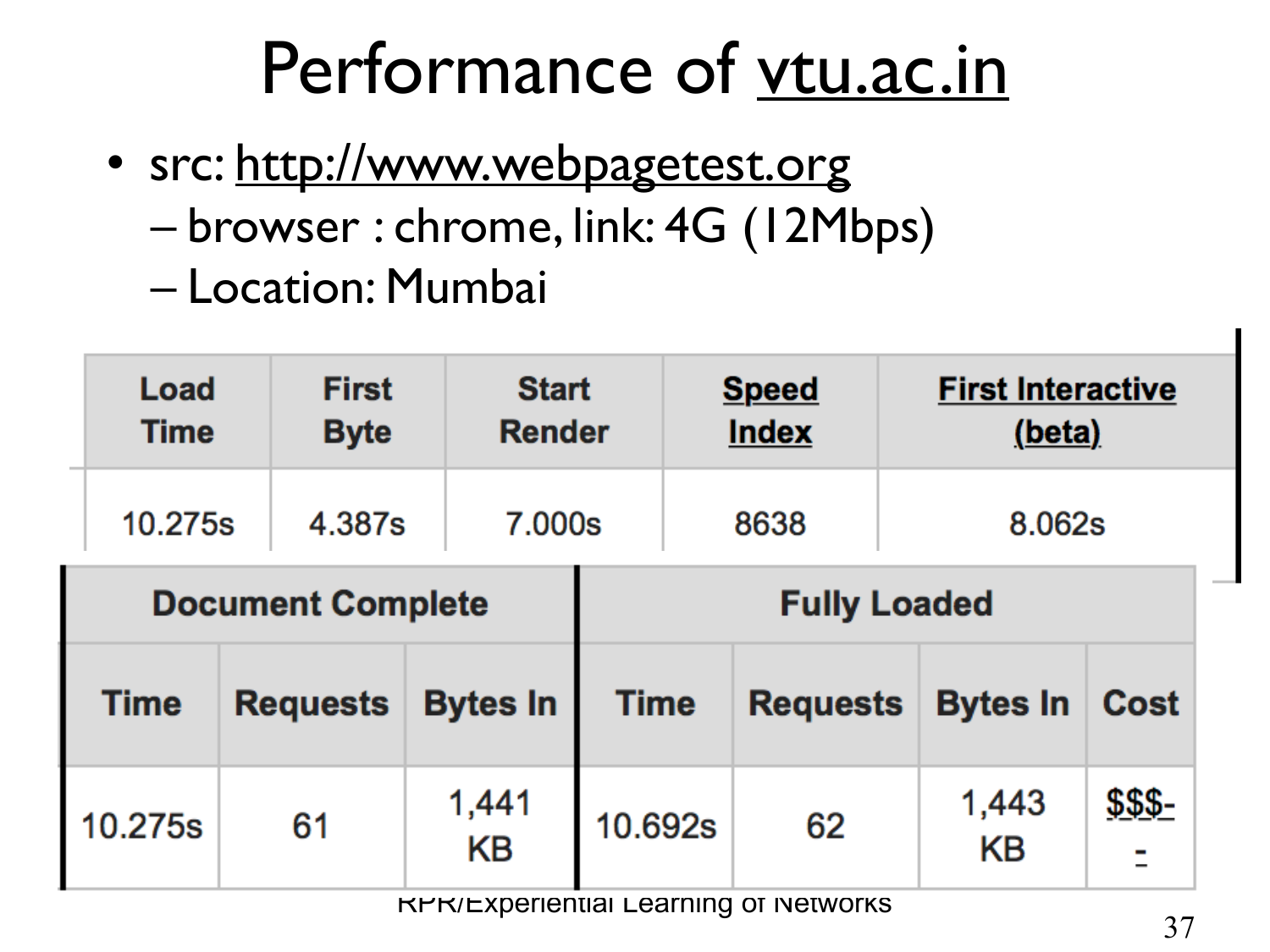### Performance of [vtu.ac.in](http://vtu.ac.in)

|                                 | 0.5 |  |  | 1.0 1.5 2.0 2.5 3.0 3.5 4.0 4.5 5.0 5.5 |  |             |             | 6.0 6.5 7.0 7.5 8.0 8.5 |  |                          | 9.0 9.5 |  |
|---------------------------------|-----|--|--|-----------------------------------------|--|-------------|-------------|-------------------------|--|--------------------------|---------|--|
| -CPU Utilization                |     |  |  |                                         |  |             | ╌╌╌╜        |                         |  | $\overline{\phantom{0}}$ |         |  |
| - Bandwidth In (0 - 9,000 Kbps) |     |  |  | حالجاته                                 |  | $\Box$<br>m | <b>ruti</b> | <b>LUTUL</b>            |  |                          |         |  |
| Browser Main Thread             |     |  |  |                                         |  |             |             |                         |  |                          |         |  |

| <b>Request Details</b> |                                            |                     |                                |                                                                      |        |                          |                                        |                 |                                     |                              |                             |  |  |
|------------------------|--------------------------------------------|---------------------|--------------------------------|----------------------------------------------------------------------|--------|--------------------------|----------------------------------------|-----------------|-------------------------------------|------------------------------|-----------------------------|--|--|
|                        | # Resource                                 | <b>Content Type</b> | <b>Request</b><br><b>Start</b> | <b>DNS</b><br><b>Initial</b><br><b>Lookup Connection Negotiation</b> |        | <b>SSL</b>               | Time to<br><b>First</b><br><b>Byte</b> | <b>Content</b>  | <b>Bytes</b><br>Download Downloaded | <b>Certificates</b>          | <b>Error/Status</b><br>Code |  |  |
|                        | http://www.vtu.ac.in/                      | text/html           | 0.411 s                        | 208 ms                                                               | 200 ms | $\sim$                   | 1050 ms                                | ٠               | 0.0 <sub>KB</sub>                   | ٠                            | 301                         |  |  |
|                        | 2 http://vtu.ac.in/                        | text/html           | 1.989 s                        | $324 \text{ ms}$                                                     | 203 ms | $\sim$                   | 1302 ms                                | $100$ ms        | 10.0 KB                             | $\qquad \qquad \blacksquare$ | 200                         |  |  |
|                        | 3 http://vtu.ac.in/wp-tu/lib/css/reset.css | text/css            | 3.302 s                        | $\overline{\phantom{0}}$                                             | 206 ms | $\overline{\phantom{0}}$ | 206 ms                                 | $\blacksquare$  | 0.9 <sub>KB</sub>                   | $\overline{\phantom{0}}$     | 200                         |  |  |
|                        | 4 http://vtu.ac.in/wp-lib/css/defaults.css | text/css            | 3.31 s                         | -                                                                    | 203 ms | $\overline{a}$           | 207 ms                                 | 5 <sub>ms</sub> | 1.9 KB                              | $\overline{\phantom{0}}$     | 200                         |  |  |
|                        | 5 http://vtu.ac.in/wp-themes/vtu/style.css | text/css            | 3.506 s                        | -                                                                    | 203 ms | $\blacksquare$           | 208 ms                                 | 4 ms            | 6.2 KB                              | ۰                            | 200                         |  |  |
|                        | 6 http://vtu.ac.in/wp-tstrap.css?ver=3.7.1 | text/css            | 3.51 s                         | ۰.                                                                   | 207 ms | $\sim$                   | 215 ms                                 | 6 ms            | 7.8 KB                              | $\overline{\phantom{a}}$     | 200                         |  |  |
|                        | 7 http://vtu.ac.in/wp-tcodes.css?ver=3.7.1 | text/css            | 3.515 s                        |                                                                      | 204 ms | $\overline{\phantom{0}}$ | 208 ms                                 | ms              | 2.4 KB                              | $\overline{\phantom{0}}$     | 200                         |  |  |

<sup>38</sup> RPR/Experiential Learning of Networks